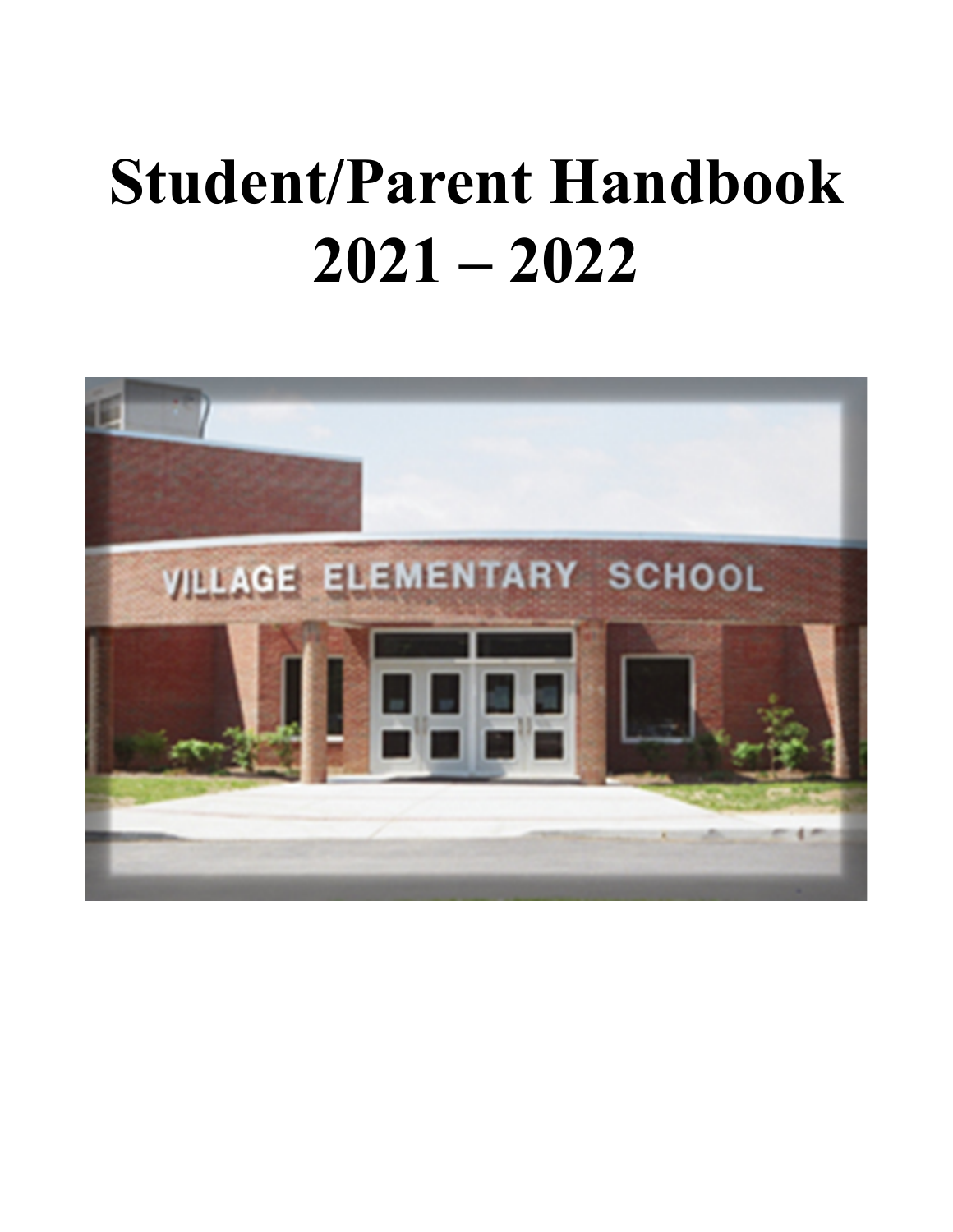# **PRINCIPAL'S MESSAGE**

*"Do what you can, with what you have, right where you are." ~ Theodore Roosevelt*

Dear Village School Families,

Welcome back for another great year! I hope everyone had a very restful summer. We have been busy at Village to ensure a great start for the 2021-22 school year. I know this will be a rewarding year for you and your child! This student handbook provides a great deal of information about the operations here at Village School. Please take time to review our school procedures with your children.

Our staff is committed to providing a safe environment, conducive to our students learning to their potential. We also believe it is important to help our students develop into well rounded individuals who can demonstrate positive character traits. With that in mind, we are proud to offer our children many opportunities inside and outside the classroom where they can demonstrate a great variety of talents, achievements, and ability to socialize within the school community.

We look forward to a wonderful year at Village School. Thank you for partnering with us to ensure the best for our students!

Sincerely,

Arthur Howard, PreK-1 Principal Lisa Vitale, Gr. 2-3 Principal Village Elementary School Village Elementary School

Lisa Vitale

\*\*\***Please note** that school wide email announcements will be sent periodically to keep you informed about timely school information. The email(s) you provided during registration will enable this communication.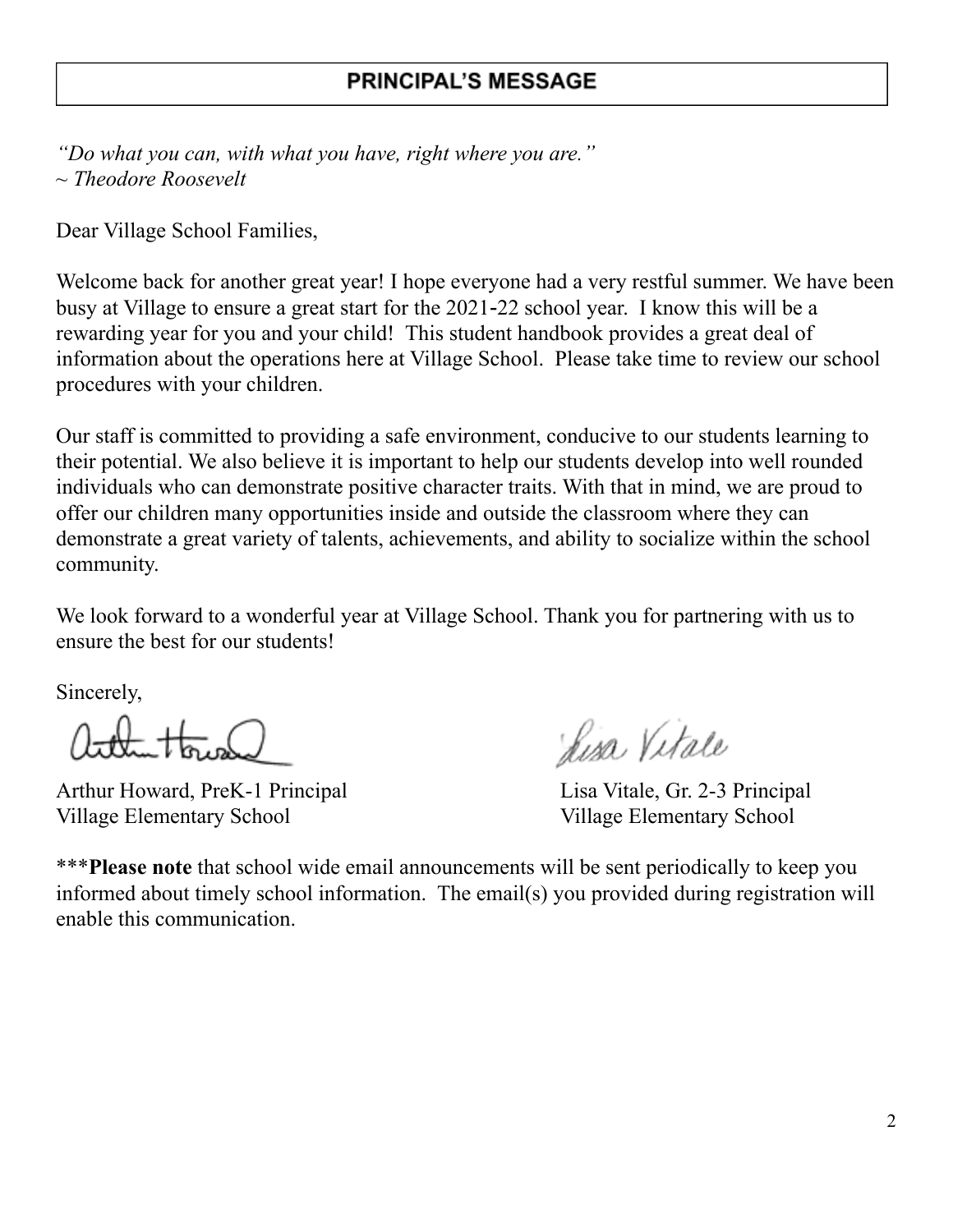# **VILLAGE SCHOOL - Table of Contents**

| a. |                  | Page #<br>2 |
|----|------------------|-------------|
|    |                  |             |
| b. |                  | $5 - 12$    |
|    | 1.               | 5           |
|    | 2.               | 5           |
|    | 3.               | 5           |
|    | 4.               | 6           |
|    | 5.               | 6           |
|    | 6.               |             |
|    | 7.               |             |
|    | 8.               |             |
|    | 9.               |             |
|    | 10.              |             |
|    | 11.              |             |
|    | 12.              |             |
|    | 13.              |             |
|    | 14.              |             |
|    | 15.              |             |
|    | 16.              |             |
|    | 17.              |             |
|    | 18.              |             |
|    | 19.              |             |
|    | 20.              |             |
|    | 21.              |             |
|    | 22.              |             |
|    | 23.              |             |
|    | 24.              |             |
|    | 25.              |             |
|    | 26.              |             |
| c. |                  |             |
|    | 1.               |             |
|    | 2.               |             |
|    | 3.               |             |
|    | $\overline{4}$ . |             |
|    | 5.               |             |
|    | 6.               |             |
|    | 7.               |             |
|    | 8.               |             |
|    | 9.               |             |
|    | 10.              |             |
|    | 11.              |             |
|    |                  |             |
|    | 12.              |             |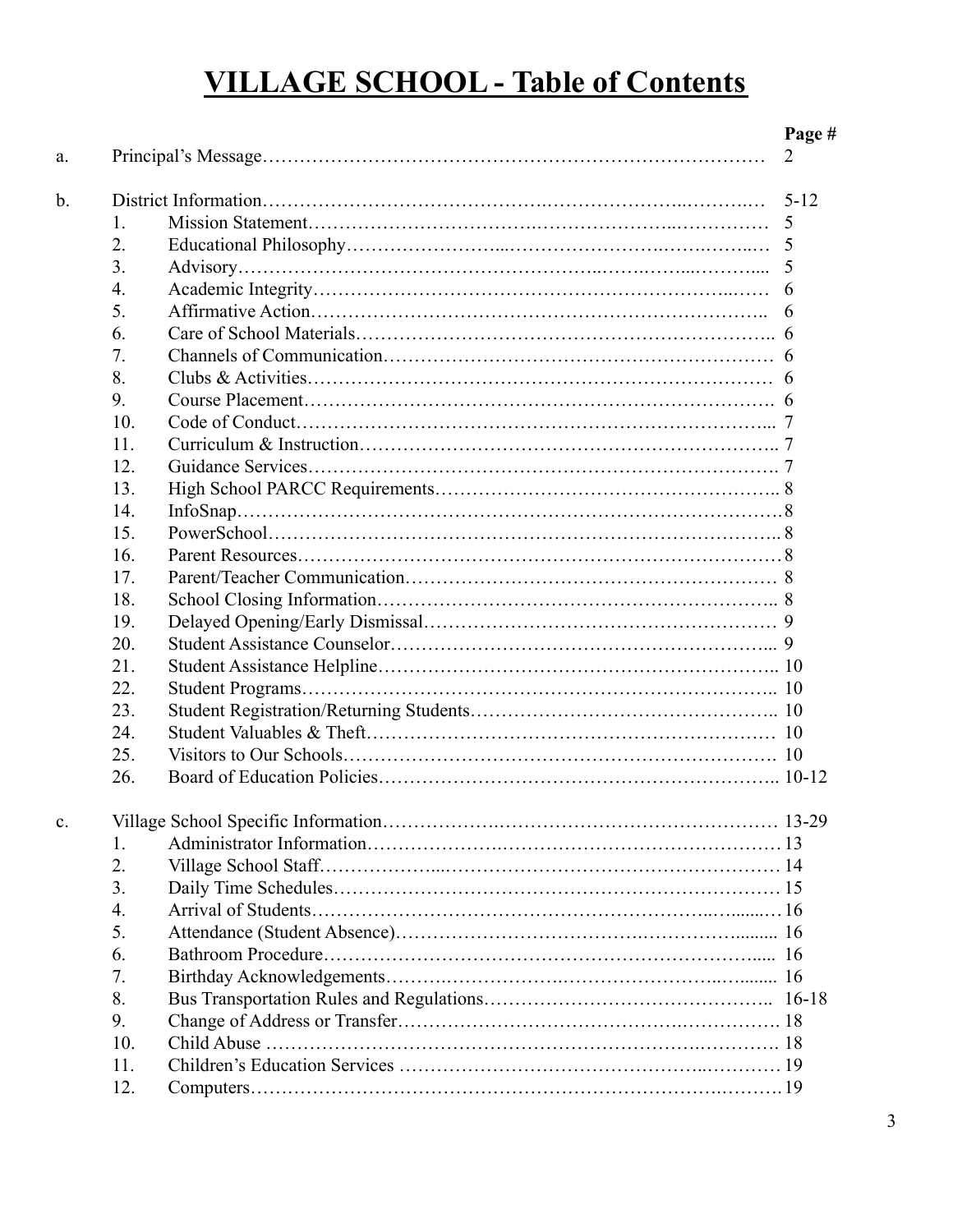| 13. |    |
|-----|----|
| 14  |    |
| 15. |    |
| 16. | 22 |
| 17. |    |
| 18. |    |
| 19. |    |
| 20. |    |
| 21. |    |
| 22. |    |
| 23. |    |
| 24. |    |
| 25. |    |
| 26. |    |
| 27. |    |
| 28. |    |
| 29. |    |
| 30. | 29 |
| 31. | 29 |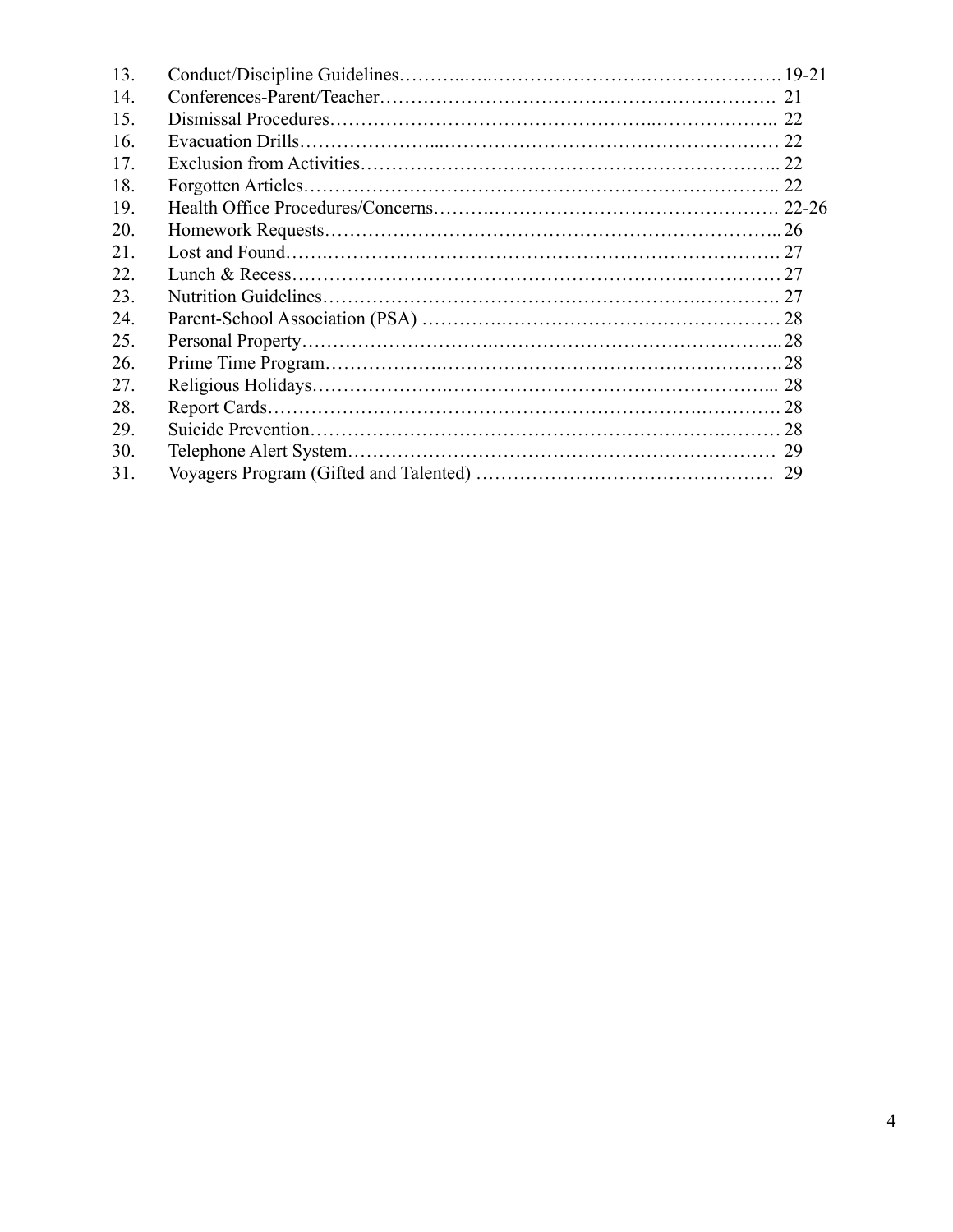# **District Information for Parents & Students**

# **Mission Statement**

The mission of the Holmdel Township Public Schools is to provide a comprehensive and caring educational environment that will develop the potential of every pupil into achievement.In partnership with our community, the school district will support all our pupils' efforts to meet and exceed the New Jersey Student Learning Standards, and to become responsible and resourceful citizens and life-long learners.

# **Educational Philosophy**

The educational program in the Holmdel Township Public Schools is designed to enable all students to excel academically and personally in an environment which acknowledges their individual needs, develops their unique strengths, and supports them in reaching their full potential.

In support of this program, the Holmdel Township Board of Education and its staff are committed to achieving educational excellence by:

- Providing a challenging academic program that develops students who are effective communicators, independent thinkers, and creative problem solvers;
- Preparing each student to be a life-long learner and to live and to compete in a rapidly changing global community of the twenty-first century;
- Enabling students to participate in a rich educational experience that includes the arts and athletics, as well as other co-curricular activities;
- Encouraging social responsibility, as well as respect for oneself and others; and pursuing an active educational partnership that encourages student commitment, staff dedication, parental involvement, and community support.

#### **Advisory**

The school administration will make every effort to avoid changing policies and procedures during the course of the school year. This does not pertain to changes mandated by Federal or State law, or code, policies, rules and regulations issued throughout the school year by the New Jersey State Department of Education. Also, changes will be made if it affects the safety, health and well-being of students. If changes are required, wherever possible, a two-week transition will take place for discussion, student (Student Advisory Board) and staff/faculty input and parental notification.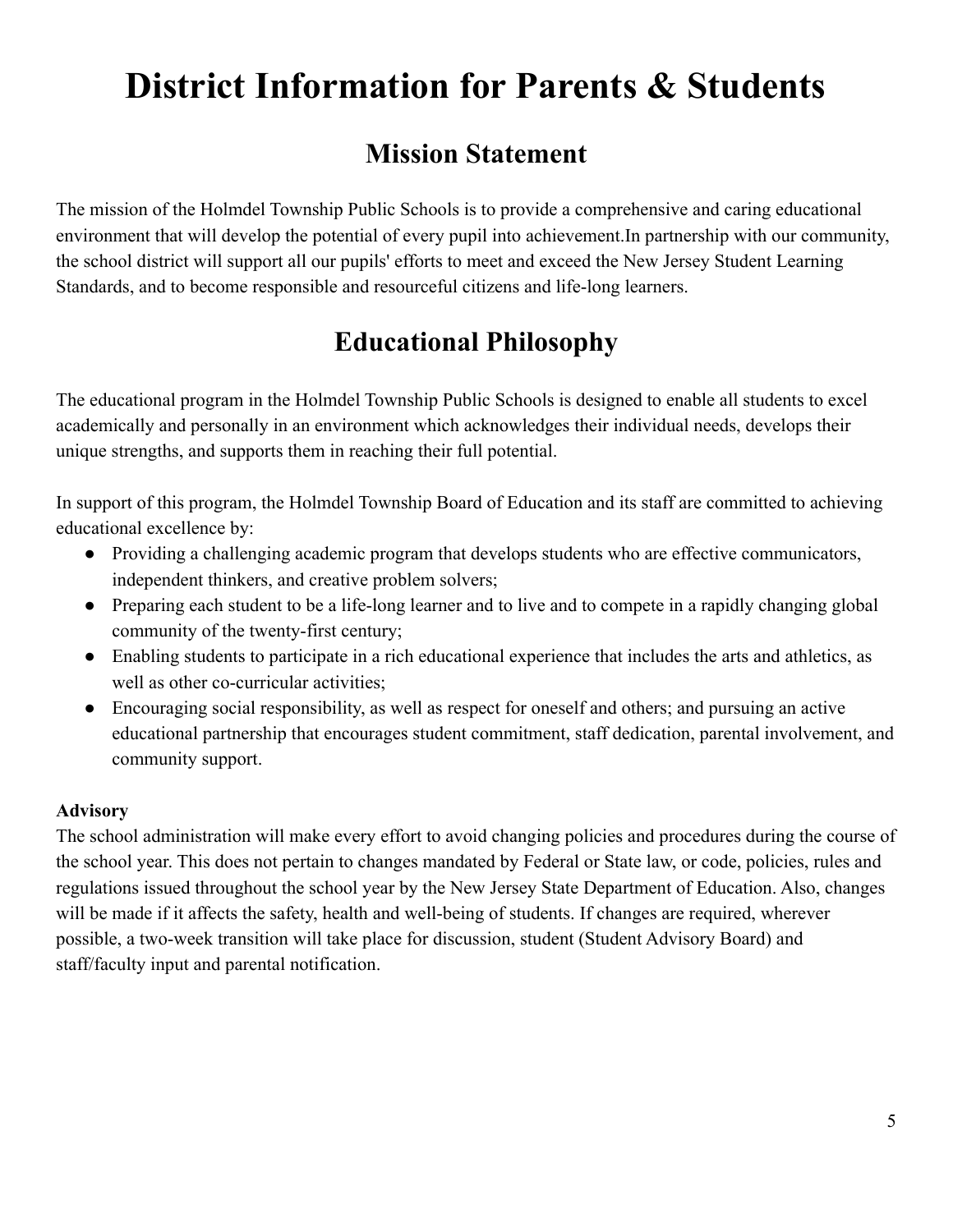#### **Academic Integrity ([5701\)](https://www.straussesmay.com/seportal/Public/DistrictPolicy.aspx?policyid=5701&search=5701&id=db979825af1b42e381d05b7cebdb5212)**

The Academic Integrity Policy promotes an environment of intellectual honesty, integrity, fairness, and mutual respect. This will enable pupils to continue to strive for academic excellence while promoting a sense of ethics and social responsibility.

#### **Affirmative Action - Equal Opportunity Non-discrimination ([5750](https://www.straussesmay.com/seportal/Public/DistrictPolicy.aspx?policyid=5750&search=5750&id=db979825af1b42e381d05b7cebdb5212))**

The District Affirmative Action Officer is Dr. Dineen Seeley, 65 McCampbell Road, Holmdel, NJ 07733, 732-946-1800. The school system's Affirmative Action Grievance Procedure for Employment/Contract Practices and School/Classroom Practices is on file in the principal's office of each school and in the superintendent's office.

#### **Care of School Materials [\(5513](https://www.straussesmay.com/seportal/Public/DistrictPolicy.aspx?policyid=5513&search=5513&id=db979825af1b42e381d05b7cebdb5212))**

Lockers, textbooks, classroom materials, library books, tapes, AV equipment, athletic uniforms and equipment, and other materials, are the property of the Board of Education and are on loan to students. Therefore, all materials are subject to inspection by appropriate personnel as deemed necessary.

Proper care of such items is the responsibility of the student. Since school property must be used by many students over a number of years, students are financially responsible for all damaged, lost, or stolen property lent to them by the school. School officials keep a record of damages owed, and students may be denied privileges (i.e. driving to school, attending school events) if fines or financial obligations are not met. When the school lends books or equipment to someone, that person is responsible for safeguarding the item so that it can be returned to the school for further use. If the item is damaged, lost, or stolen, the loss is to the borrower, not to the school.

#### **Channels of Communication - District Organization [\(1101\)](https://www.straussesmay.com/seportal/Public/DistrictPolicy.aspx?policyid=1100&search=chain+of+command&id=db979825af1b42e381d05b7cebdb5212)**

If a concern has not been resolved, then it is logical to communicate with someone at the next level. It is district policy that problems be pursued through the following channels and that each person will ensure that all previous levels have been contacted.

The proper channeling of communication should be as follows:

| <b>For Academic Concerns:</b> | <b>For Athletic Concerns:</b> |
|-------------------------------|-------------------------------|
| Teacher                       | Coach                         |
| Supervisor                    | Director of Athletics         |
| Asst. Principal/Principal     | Principal                     |
| Superintendent                | Superintendent                |
| Board of Education            | Board of Education            |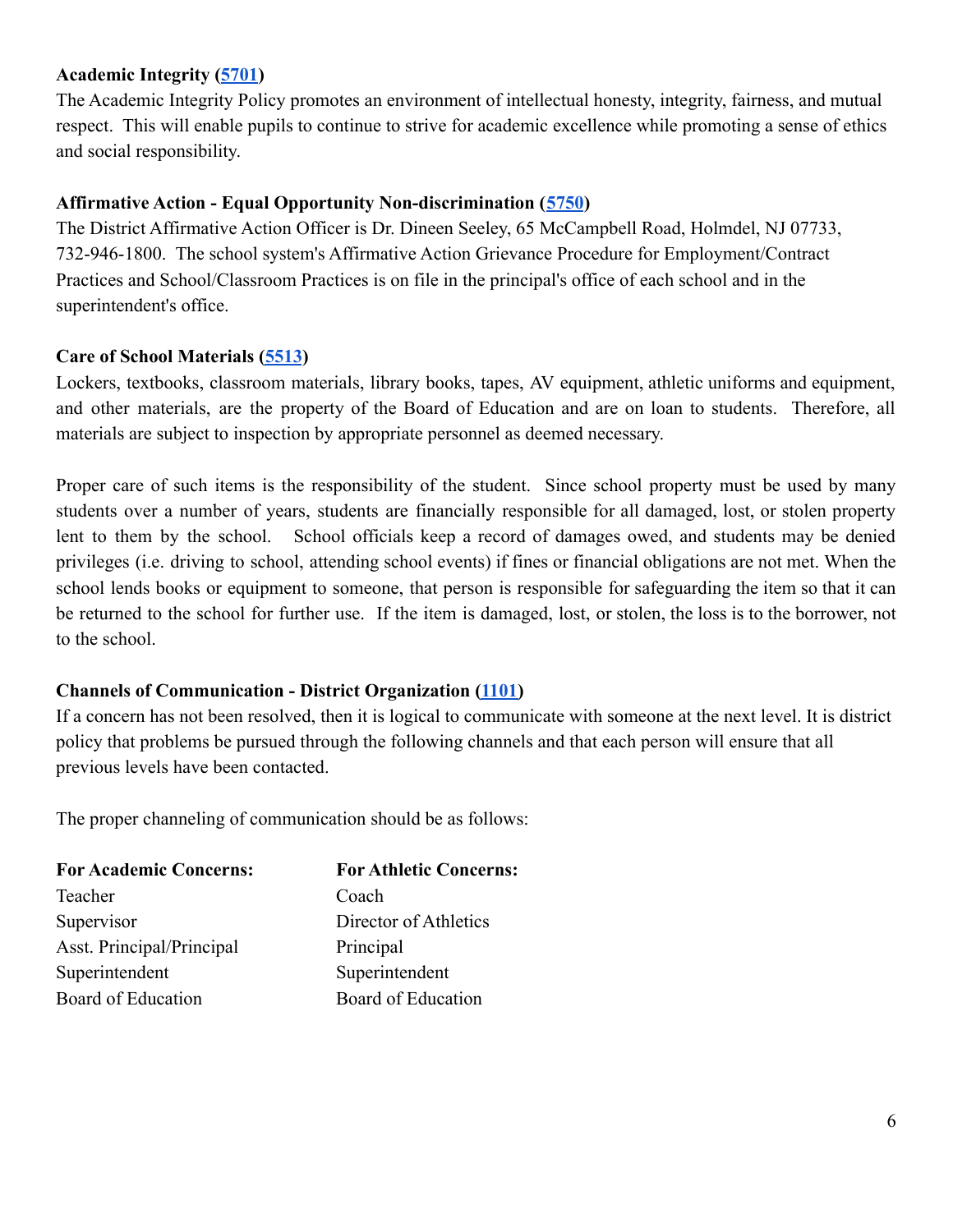#### **Clubs and Activities ([2430](https://www.straussesmay.com/seportal/Public/DistrictPolicy.aspx?policyid=2430&search=clubs+and+actiities&id=db979825af1b42e381d05b7cebdb5212))**

Activities, descriptions and advisors are posted on each school's website.

#### **Code of Student Conduct ([5500](https://www.straussesmay.com/seportal/Public/DistrictPolicy.aspx?policyid=5500&search=5500&id=db979825af1b42e381d05b7cebdb5212) and [5600](https://www.straussesmay.com/seportal/Public/DistrictPolicy.aspx?policyid=5600&search=5600&id=db979825af1b42e381d05b7cebdb5212))**

Policies and Regulations 5500 (Expectations of Students) and 5600 (Student Discipline/Code of Conduct) are reviewed and approved annually by the Board of Education. These policies and regulations outline students' rights and responsibilities, behavioral expectations, appropriate dress for school, internet and email usage, as well as the use of cell phones and other communication devices. It also communicates the process, along with behavioral expectations, for detention, as well as in-school (ISS) and out-of-school (OSS) suspensions. Finally, these policies and regulations also identify the various levels of student conduct infractions (and possible consequences), highlight the district's attendance policy and HIB policy, and share information about the district's student counseling services. To view your school's Code of Student Conduct, please visit their website. **[Village School Code of Conduct](https://drive.google.com/file/d/0B3lWYk_86t0-TkdyWXpwcFBLc0N5RzRGeEtJLVB0Y3NDV3dB/view?usp=sharing)**

#### **Course Placement**

The [Holmdel High School Program of Studies](https://www.holmdelschools.org/uploaded/Schools/Holmdel_High_School/hs_program_studies.pdf) and William [R. Satz Program of Studies](https://www.holmdelschools.org/uploaded/Schools/WR_Satz_School/satz_program_studies.pdf) provide planning guidance to the courses of study at each of the schools. They contain information regarding approved courses, descriptions, credit value (HHS only), length and prerequisites.

The Course Placement process and criteria for the following school year is revised annually and published in September. The process commences in February and concludes in June for the following school year. Course Placement Criteria for Rising Grades 6-8 may be found [here.](https://docs.google.com/document/d/11stVn4StDM9yzFFctiR8HUwLgE73kn4tqdc9MouWoN8/edit) Course Placement Criteria for Rising Grades 9-12 may be found [here](https://docs.google.com/document/d/1IvjNJScrSaVIPTjpQZwBOKbLNIH4qzJdv5esLtEbczA/edit) and should be used in conjunction with the aforementioned Programs of Studies for HHS and WRS.

#### **Curriculum and Instruction**

#### [Curriculum and Instruction Webpage](https://www.holmdelschools.org/departments/curriculum-and-instruction)

The C&I Webpage includes all of the Board approved curricula within the content areas listed below:

- Health and Physical Education
- Humanities
- Mathematics and Science
- Technology, Engineering and Media Centers
- World Languages
- Visual and Performing Arts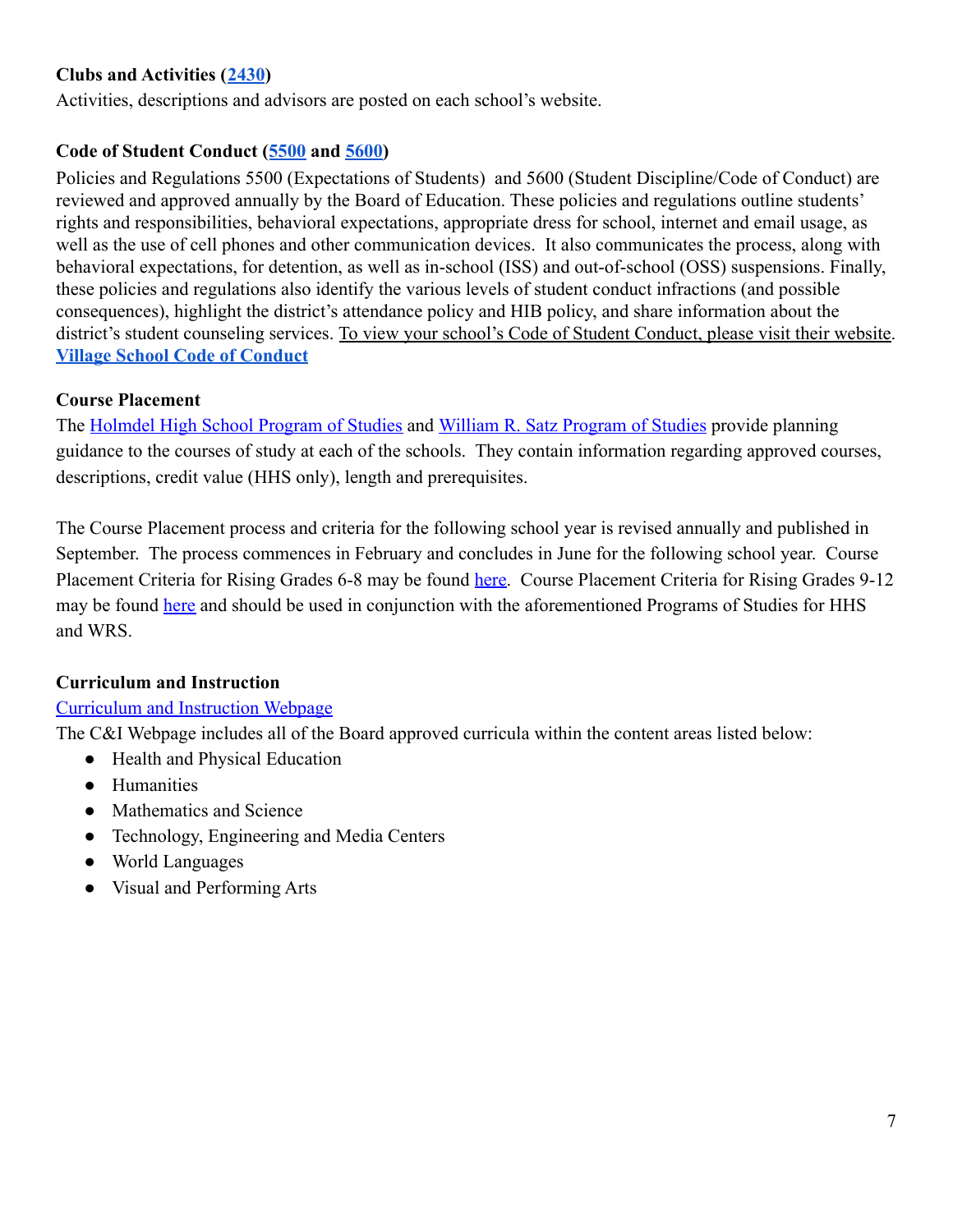#### **Guidance Services [\(2411\)](https://www.straussesmay.com/seportal/Public/DistrictPolicy.aspx?policyid=2411&search=2411&id=db979825af1b42e381d05b7cebdb5212)**

#### [Counseling and Guidance Services Webpage](https://www.holmdelschools.org/departments/counseling-guidance-services)

As fully as possible the Guidance Services Program will provide the information needed by students and parents/guardians to make informed decisions. The Holmdel Guidance Services Staff is committed to providing high-quality personal services in an atmosphere of trust and support. Therefore students are encouraged to seek assistance from their counselors.

It is the goal of the Holmdel Guidance Services Program to:

- be available for counseling and assistance for all students.
- help students discover their social and academic abilities, interests and potential
- assist students with course selection and academic planning maintain accurate student records including test scores, grades and educational history.
- assist students with the college search/application/admission process make available information on scholarship, financial aid and volunteer opportunities
- interpret the guidance services program to parents/guardians and the community
- be proactive in identifying and providing services to special needs populations including, but not limited to, gifted and talented, at-risk, special education, limited English proficient, and disaffected students

#### **High School NJSLS Requirements for Graduation from the New Jersey Department of Education:**

the State Board of Education approved updated state regulations for the high school graduation assessments requirements in both English language arts (ELA) and mathematics for the Classes of 2016 through 2021, and beyond. These state regulations (N.J.A.C. 6A:8-5.1) became effective on September 6, 2016.

• <http://www.nj.gov/education/assessment/parents/GradReq.pdf>

#### **[InfoSnap](https://www.holmdelschools.org/parents/parent-resource-listing)**

InfoSnap is an online student registration and data validation system. It is a secure and "green" process which allows the district to verify all demographic, emergency, and medical information for students at the start of the new school year. The system will also allow parents/guardians to sign all annual permission forms related to school district policies electronically. In short, this online process replaces all the hard copy student registration and permission forms typically mailed home and returned to school.

#### **[PowerSchool Student Management System](https://powerschool.holmdelschools.org/public/)**

Parents and Students may access individual student attendance and academic information through the PowerSchool Portal. Information and directions is fully described on the district website which may be accessed through this [link:](https://www.holmdelschools.org/parents/parent-resource-listing)

#### **[Parent Resources](https://www.holmdelschools.org/parents/parent-resource-listing)**

The District website has a full listing with links of resources for parents.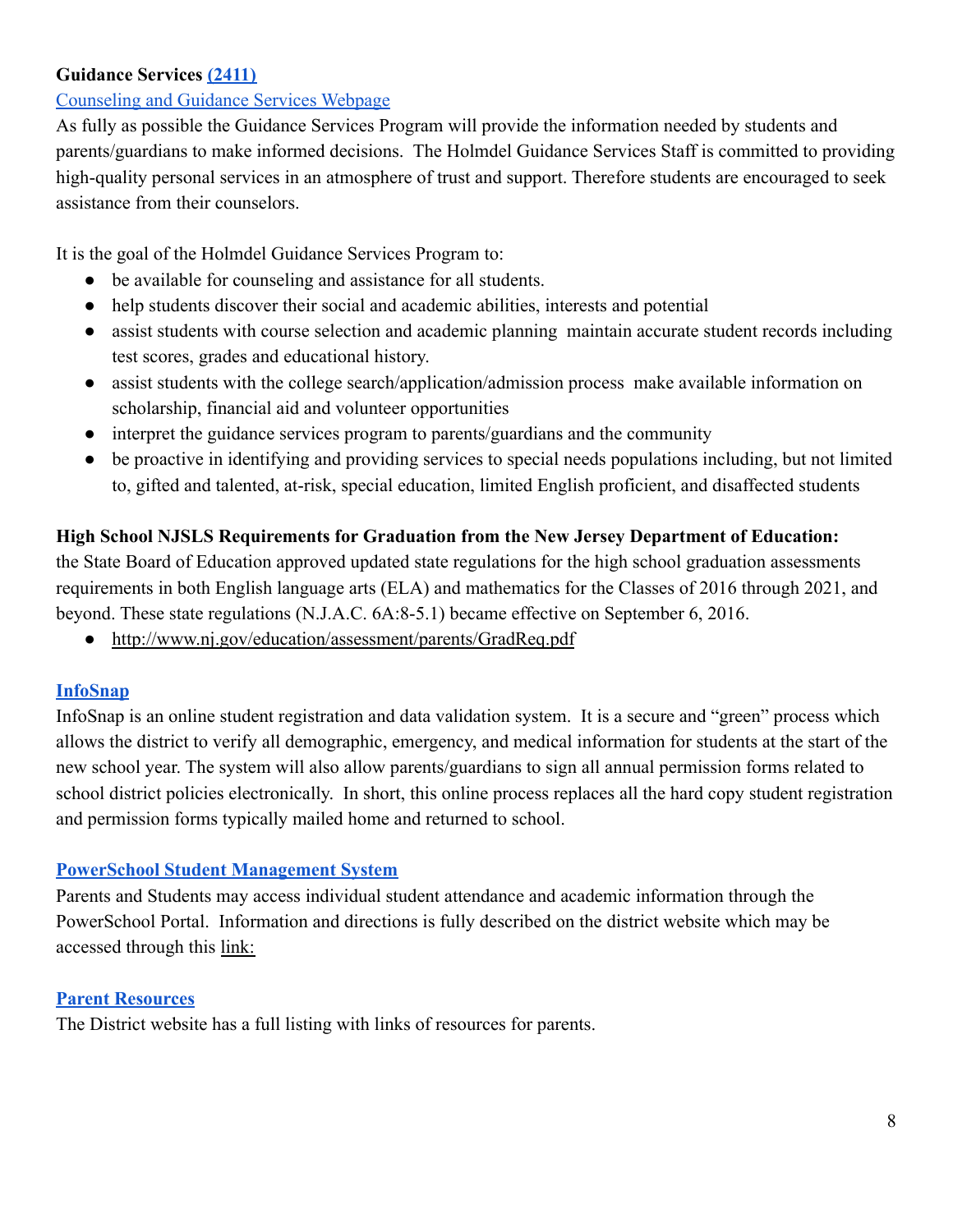#### **[Parent-Teacher Communication](https://www.holmdelschools.org/parents/parent-resource-listing)**

Teacher-parent communication is encouraged on an as-needed basis. Always try to deal as closely with the source of a problem as possible; contact the teacher at the first sign of a problem. If the problem seems more pervasive, then parents may wish to contact their child's school counselor.

Parents are encouraged to contact teachers whenever they feel the need to do so. Many times, a few moments on the phone can prevent major problems from developing. Teachers are likewise encouraged to contact parents for the same purpose.

A teacher may be contacted in one of two ways. The most expedient is to request a phone call or conference by contacting the teacher via email. Use the first initial of the teacher's first name, followed by his or her full last **name @holmdelschools.org (i.e. jsmith@holmdelschools.org).** Parents may also call the Main Office, and a secretary will notify the teacher to make a return contact. Please visit your school's website for information regarding school-wide parent-teacher conferences.

#### **[School Closings Information](https://holmdelk12njus.finalsite.com/district/emergency-closing-info)**

In the event of a school closing, delayed opening or early dismissal due to weather conditions or other circumstances, an announcement will be made in the following ways:

- View the district website at [www.holmdelschools.org](https://www.holmdelschools.org/)
- Receive an automated phone broadcast from our School Messenger System. If you have not completed your annual student data validation please update on PowerSchool
- News 12 NJ television station

Note: In the event of a delayed school opening and/or closure, please check the website: [www.holmdelschools.org](http://www.holmdelschools.org) for the status of afternoon and evening activities.

Delayed Openings/Early Dismissal; In special circumstances, the Holmdel schools may have a delayed opening. This simply means that all schools will commence at a later starting time. Please note the following schedules relevant to delayed openings/early dismissals:

| Village School (Grades K-3) | Delayed Opening $-11:05$ a.m. $-3:35$ p.m.<br>Early Dismissal - 8:55 a.m. - 1:25 p.m.   |
|-----------------------------|-----------------------------------------------------------------------------------------|
| Village Full Day PreSchool  | Delayed Opening - $11:25$ a.m. $-2:35$ p.m.<br>Early Dismissal - 9:15 a.m. - 12:51 p.m. |
| Indian Hill School          | Delayed Opening $-11:05$ a.m. $-3:35$ p.m.<br>Early Dismissal - 8:55 a.m. - 1:25 p.m.   |
| William R. Satz School      | Delayed Opening - $10:17$ a.m. $-2:44$ p.m.<br>Early Dismissal - 8:17 a.m - 12:37 p.m.  |
| Holmdel High School         | Delayed Opening $-9:21$ a.m. $-2:10$ p.m.                                               |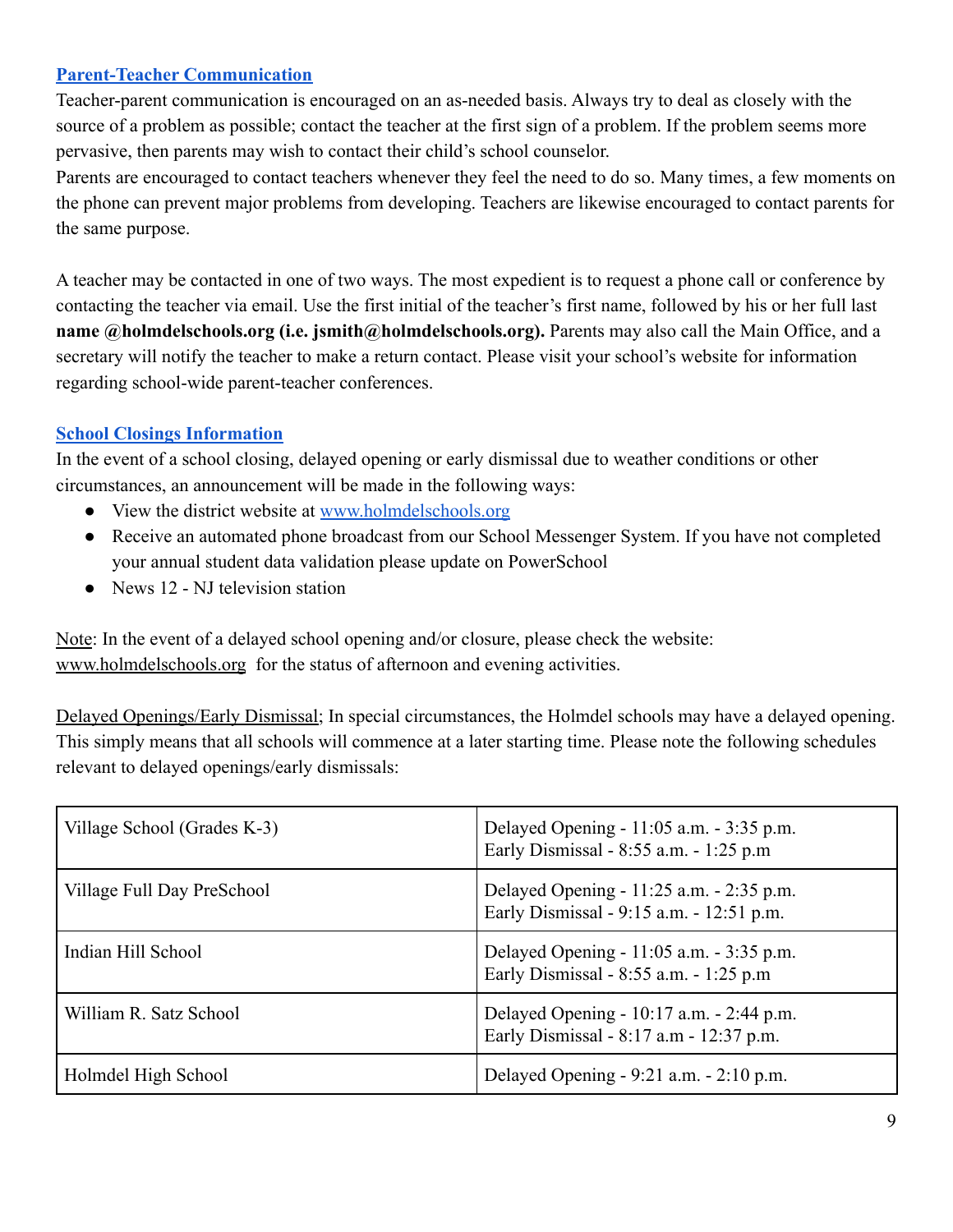Also note:

- When there is a 2 hour delayed opening, PrimeTime will open from 9am until the 11am start of school.
- Lunch service is provided at HHS/W.R.Satz when there is a delayed opening or early dismissal.
- Lunch service is not provided at Village and Indian Hill when there is a delayed opening or early dismissal

# **Student Assistance Counselor**

The Student Assistance Counselor is employed by the Holmdel Township School District to help students with any problems and/or issues that fall outside of the normal academic counseling services provided by the school. In addition, the student assistance counselor is trained to assess and intervene with students who have problems due to drug, substance, and/or alcohol abuse. All counseling services are strictly confidential and are protected by Federal Government Regulation. Students may be referred to the student assistance counselor by teachers or parents. Students may also refer themselves. Support groups for students who come from chemically dependent families, for those experiencing problems due to divorce/separation, and for students involved in substance-abuse recovery are typically offered by the Student Assistance Counselor. Short-term group work, such as the development of coping and decision-making skills, and the improvement of self-esteem will be facilitated as needed. Other needs may be referred to available clinics and or agencies.

## **Student Assistance Helpline**

The Monmouth County's Youth Hotline, The 2nd Floor, is a place for you to call any day from 9am to 12 midnight. It's free and it's safe. It's your call.1-888-222-2228. This toll-free hotline consists of volunteer staff to assist you with daily life challenges. Such topics that teens contact the helpline for are to discuss peer and family relationships, communication issues, bullying challenges, self-esteem and self image concerns. You can talk about whatever is on your mind, which can help you feel better. Sometimes it's easier to speak with someone you don't know. They won't tell anyone you called, unless you want them to speak to someone for you, or you or someone else is in danger.

# **Student Programs**

A variety of programs are available to meet the unique needs of individual students.

- [Achieve Program](https://sites.google.com/holmdelschools.org/supplemental-programs/home) (Supplemental Services)- Provides supplemental programming for identified students that are in danger of meeting Minimum Levels of Proficiency in reading, writing or mathematics. Students are often identified through the Intervention and Referral Services (I&RS)
- [Guidance Services](https://sites.google.com/holmdelschools.org/counseling-corner/home)
- [Intervention and Referral Services \(I&RS\)](https://www.straussesmay.com/seportal/Public/DistrictPolicy.aspx?policyid=2417&search=intervention+and+referral&id=db979825af1b42e381d05b7cebdb5212)
- [Section 504](https://www.holmdelschools.org/schools/village-school-p-3/section-504)
- [Special Education Services](https://www.holmdelschools.org/departments/special-services)
- [Voyagers](https://sites.google.com/holmdelschools.org/holmdeltownshippublicschoolsgi) [\(Gifted and Talented Services](https://www.straussesmay.com/seportal/Public/DistrictPolicy.aspx?policyid=2417&search=intervention+and+referral&id=db979825af1b42e381d05b7cebdb5212))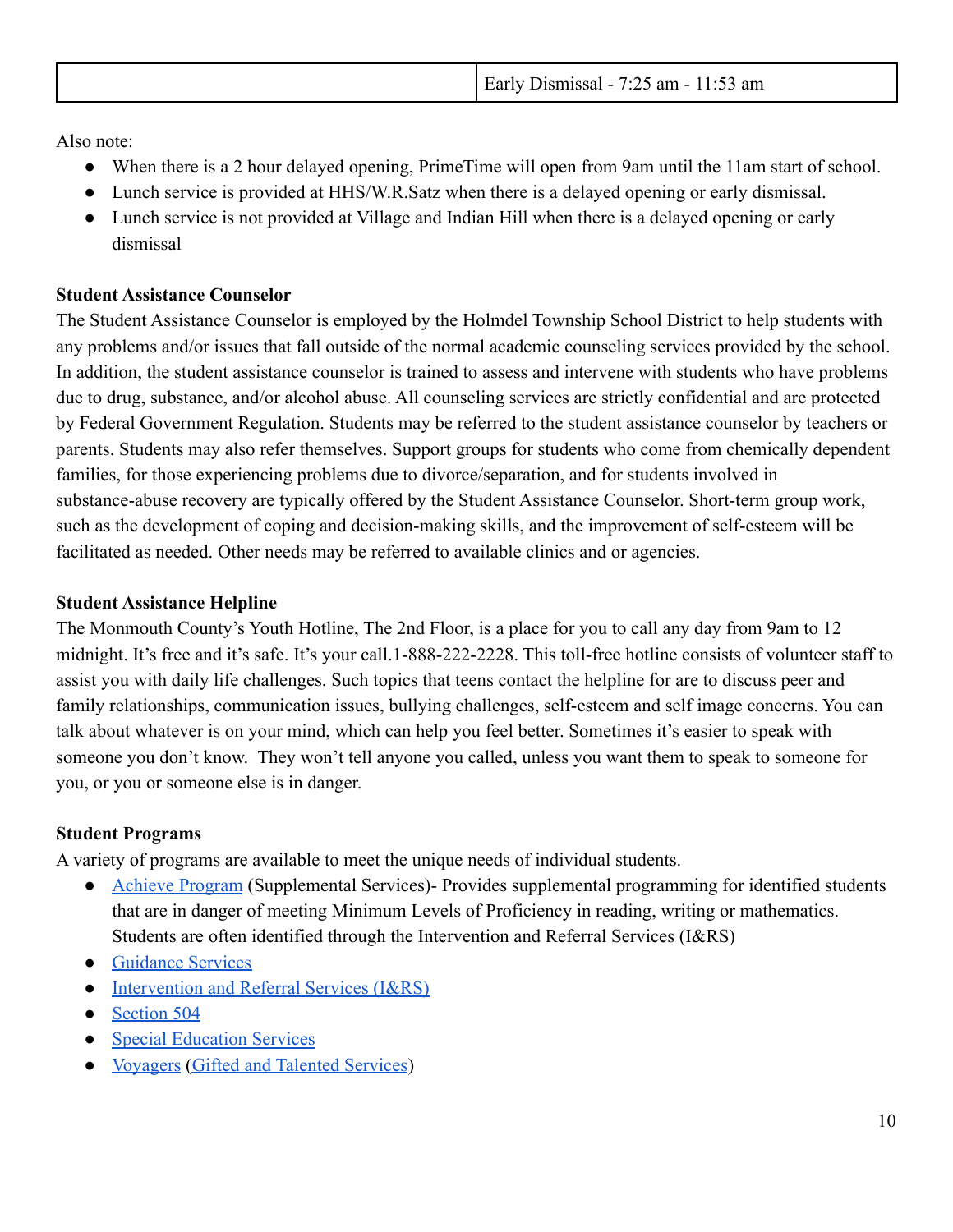#### **[Student Registration/Returning Student Information](https://powerschool.holmdelschools.org/public/)**

Follow [this link](https://powerschool.holmdelschools.org/public/) to the student management system.

#### **Student Valuables and Thefts**

Students are not to bring valuable items, or large amounts of money to school, and if they wear glasses or watches, they are asked to keep track of them at all times. Students are responsible for their own personal property. All thefts should be reported by the student to the school administration. At no time shall an agent or an employee of the Holmdel Township Board of Education assume any liability for a lost or damaged item, article or device. In order to prevent thefts, students are urged to take the following precautions: Never leave personal belongings unattended, even for a few seconds. Do not share locker combinations with other students for any reason. Never leave a lock set on the second number so that random turning will open it. Do not place a pencil in the mechanism to override the lock for your convenience. Be sure to close locker doors completely by lifting the handle and pushing the catch down into position

#### **Visitors to Our Schools [\(9150\)](https://www.straussesmay.com/seportal/Public/DistrictPolicy.aspx?policyid=9150&search=9150&id=db979825af1b42e381d05b7cebdb5212)**

In an effort to maintain normalcy and to ensure safety during the school day, any individual who enters the building must have a specific reason for doing so. Any visitations by recent graduates or students from other schools must be approved by administration. Each campus is "secure"; exterior doors are locked at all times; visitors to our school requesting access must do so by ringing the doorbell in the main foyer near the Main Office at Door. Upon entering and signing in, visitors will be asked to submit a driver's license or some other form of Photo ID in order to receive a "visitor badge", which must be clearly visible at all times while in the building. Upon return of the visitor's badge to the main office, the photo id will be returned to the visitor.

#### **Board of Education Policies**

A full set of Board of Education policies are available on the District Web site or may be accessed directly through this [Link to Policies.](https://www.straussesmay.com/seportal/Public/pubELANOnline.aspx?id=db979825af1b42e381d05b7cebdb5212) Frequently Accessed Policies are listed below:

#### **Campus Information**

- Care of School Materials [\(5513](https://www.straussesmay.com/seportal/Public/DistrictPolicy.aspx?policyid=5513&search=5513&id=db979825af1b42e381d05b7cebdb5212))
- Cell Phones and Other Electronic Devices [\(5516](https://www.straussesmay.com/seportal/Public/DistrictPolicy.aspx?policyid=5516&search=5516&id=db979825af1b42e381d05b7cebdb5212))
- Food Services [\(8500](https://www.straussesmay.com/seportal/Public/DistrictPolicy.aspx?policyid=8500&search=8500&id=db979825af1b42e381d05b7cebdb5212))
- Lockers  $(5513 \text{ and } 5770)$  $(5513 \text{ and } 5770)$  $(5513 \text{ and } 5770)$  $(5513 \text{ and } 5770)$
- $\bullet$  Visitors [\(9150](https://www.straussesmay.com/seportal/Public/DistrictPolicy.aspx?policyid=9150&search=9150&id=db979825af1b42e381d05b7cebdb5212))

#### **Co-Curricular Information**

- Athletic Eligibility Requirements  $(2431)$  $(2431)$
- Organizations and Associations ([5820\)](https://www.straussesmay.com/seportal/Public/DistrictPolicy.aspx?policyid=5820&search=5820&id=db979825af1b42e381d05b7cebdb5212)
- Student Activities ([2430](https://www.straussesmay.com/seportal/Public/DistrictPolicy.aspx?policyid=2430&search=2430&id=db979825af1b42e381d05b7cebdb5212))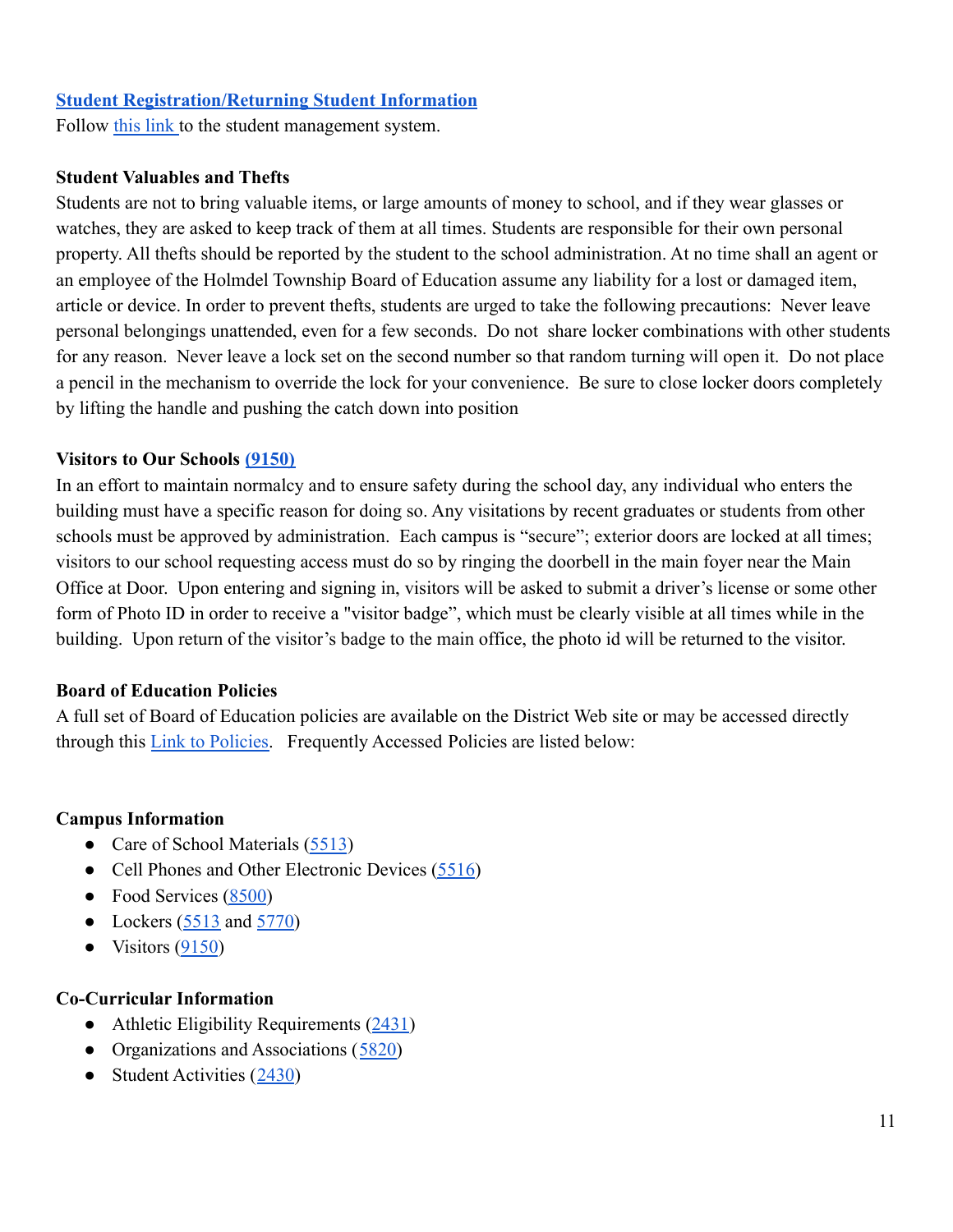Student Publications ([5721\)](https://www.straussesmay.com/seportal/Public/DistrictPolicy.aspx?policyid=5721&search=5721&id=db979825af1b42e381d05b7cebdb5212)

#### **Student Expectations**

- Academic Integrity  $(5701)$  $(5701)$
- Alcohol and Other Drugs ([5530](https://www.straussesmay.com/seportal/Public/DistrictPolicy.aspx?policyid=5530&search=5530&id=db979825af1b42e381d05b7cebdb5212) and [5535\)](https://www.straussesmay.com/seportal/Public/DistrictPolicy.aspx?policyid=5535&search=5535&id=db979825af1b42e381d05b7cebd)
- Code of Conduct  $(5500 \text{ and } 5600)$  $(5500 \text{ and } 5600)$  $(5500 \text{ and } 5600)$  $(5500 \text{ and } 5600)$  $(5500 \text{ and } 5600)$
- Dress and Grooming ([5511\)](https://www.straussesmay.com/seportal/Public/DistrictPolicy.aspx?policyid=5511&search=5511&id=db979825af1b42e381d05b7cebdb5212)
- $\bullet$  Hazing ([5145\)](https://www.straussesmay.com/seportal/Public/DistrictPolicy.aspx?policyid=5820&search=hazing&id=db979825af1b42e381d05b7cebdb5212)
- Student Illness during the Day  $(8441)$  $(8441)$
- Suspension from School  $(5610)$  $(5610)$
- Weapons and Fireworks  $(5600, 5610)$  $(5600, 5610)$  $(5600, 5610)$  $(5600, 5610)$  $(5600, 5610)$  and  $8467$ )

#### **Student Attendance Information**

- Attendance Policy and Absence Procedures ([5200](https://www.straussesmay.com/seportal/Public/DistrictPolicy.aspx?policyid=5200&search=5200&id=db979825af1b42e381d05b7cebdb5212))
- Make-Up Work  $(5200)$  $(5200)$
- Tardiness to School  $(5240)$  $(5240)$

## **Additional School-Related Policies**

- Affirmative Action  $(5750)$  $(5750)$  $(5750)$
- Allergies: Management of Life-Threatening Allergies ([5331](https://www.straussesmay.com/seportal/Public/DistrictPolicy.aspx?policyid=5331&search=5331&id=db979825af1b42e381d05b7cebdb5212))
- Busing Information [\(8600](https://www.straussesmay.com/seportal/Public/DistrictPolicy.aspx?policyid=5331&search=5331&id=db979825af1b42e381d05b7cebdb5212))
- Electronic Communications Between Staff and Students [\(3283](https://www.straussesmay.com/seportal/Public/DistrictPolicy.aspx?policyid=3283&search=3283&id=db979825af1b42e381d05b7cebdb5212) and [4283](https://www.straussesmay.com/seportal/Public/DistrictPolicy.aspx?policyid=4283&search=4283&id=db979825af1b42e381d05b7cebdb5212))
- Gifts for Staff  $(3211 \text{ and } 3214)$  $(3211 \text{ and } 3214)$  $(3211 \text{ and } 3214)$
- Graduation Requirements (Policy [5460](https://www.straussesmay.com/seportal/Public/DistrictPolicy.aspx?policyid=5460&search=5460&id=db979825af1b42e381d05b7cebdb5212))
- Harassment, Intimidation and Bullying [\(5512](https://www.straussesmay.com/seportal/Public/DistrictPolicy.aspx?policyid=5512&search=5512&id=db979825af1b42e381d05b7cebdb5212))
- Health Examinations and Immunizations [\(5320](https://www.straussesmay.com/seportal/Public/DistrictPolicy.aspx?policyid=5320&search=5320&id=db979825af1b42e381d05b7cebdb5212))
- $\bullet$  Homework ([2330\)](https://www.straussesmay.com/seportal/Public/DistrictPolicy.aspx?policyid=2330&search=2330&id=db979825af1b42e381d05b7cebdb5212)
- $\bullet$  Honor Roll [\(5440](https://www.straussesmay.com/seportal/Public/DistrictPolicy.aspx?policyid=5440&search=5440&id=db979825af1b42e381d05b7cebdb5212))
- Information Technology and Facilities Access [\(2360](https://www.straussesmay.com/seportal/Public/DistrictPolicy.aspx?policyid=2360&search=2360&id=db979825af1b42e381d05b7cebdb5212) and [2361](https://www.straussesmay.com/seportal/Public/DistrictPolicy.aspx?policyid=2361&search=2361&id=db979825af1b42e381d05b7cebdb5212))
- Internet and E-mail Rules ([2361\)](https://www.straussesmay.com/seportal/Public/DistrictPolicy.aspx?policyid=2361&search=2361&id=db979825af1b42e381d05b7cebdb5212)
- Make-Up Work  $(5200)$  $(5200)$
- Medication administration in school ([5330\)](https://www.straussesmay.com/seportal/Public/DistrictPolicy.aspx?policyid=5330&search=5330&id=db979825af1b42e381d05b7cebdb5212)
- Promotion  $(5410)$  $(5410)$
- Reporting Incidents of Violence, Vandalism, Harassment, Intimidation, Bullying, Alcohol and Other Drug Abuse ([5512](https://www.straussesmay.com/seportal/Public/DistrictPolicy.aspx?policyid=5512&search=5512&id=db979825af1b42e381d05b7cebdb5212))
- School Closings Information ([8220\)](https://www.straussesmay.com/seportal/Public/DistrictPolicy.aspx?policyid=8220&search=school+closing&id=db979825af1b42e381d05b7cebdb5212)
- School Nutrition [\(8505](https://www.straussesmay.com/seportal/Public/DistrictPolicy.aspx?policyid=8505&search=8505&id=db979825af1b42e381d05b7cebdb5212))
- Sexual Harassment  $(5751)$  $(5751)$
- Student Insurance [\(8760](https://www.straussesmay.com/seportal/Public/DistrictPolicy.aspx?policyid=8760&search=8760&id=db979825af1b42e381d05b7cebdb5212))
- Suicide Prevention ([5350\)](https://www.straussesmay.com/seportal/Public/DistrictPolicy.aspx?policyid=5350&search=5350&id=db979825af1b42e381d05b7cebdb5212)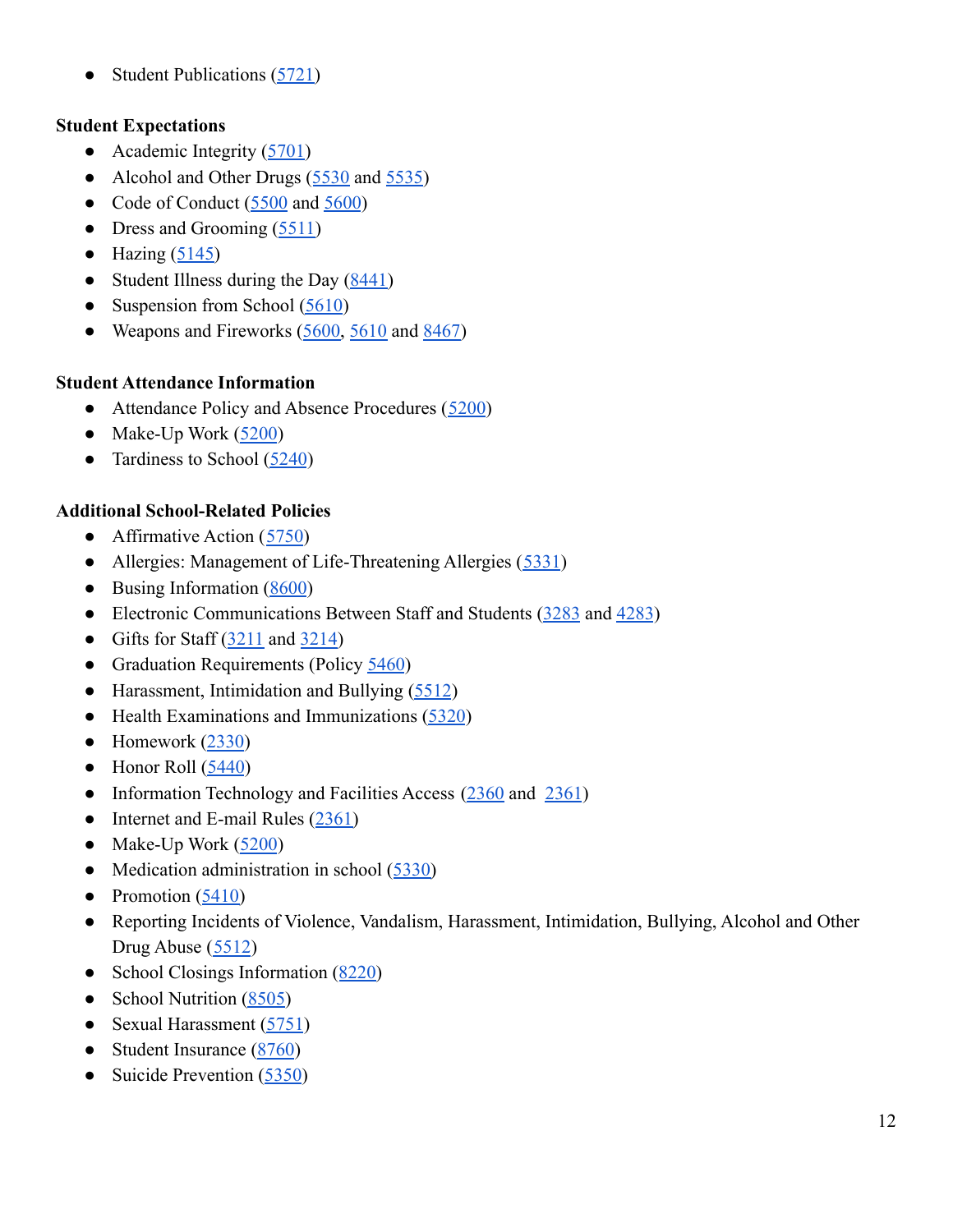# **The following information is specific to** *Village Elementary School***:**

## **HOLMDEL TOWNSHIP PUBLIC SCHOOLS** *VILLAGE ELEMENTARY SCHOOL*

67 McCampbell Road Holmdel, New Jersey 07733 Main Office: (732) 946-1820 Fax: (732) 946-1831

#### **VILLAGE SCHOOLADMINISTRATION**

Arthur Howard, Principal, Pre K - Grade 1 Lisa Vitale, Principal, Grade 2- 3

#### **DISTRICT ADMINISTRATION**

Dr. LeRoy Seitz, Interim Superintendent of Schools Dr. Jeffery Charney, Interim Assistant Superintendent of Curriculum and Instruction Mr. Michael Petrizzo, Business Administrator/Board Secretary Ms. Jessica DeWysockie, Assistant Business Administrator/Assistant Board Secretary Ms. Carolyn Marano, Interim Director of Human Resources & Compliance Mrs. Frances Stromsland, Interim Director of Special Services Mr. Kenneth Stromsland, Director of Plant, Operations and Maintenance

#### **DEPARTMENTS**

| 732-946-1843 |
|--------------|
| 732-946-1874 |
| 732-946-1873 |
| 732-946-1820 |
| 732-946-1820 |
| 732-946-1186 |
| 732-946-1832 |
| 732-946-1832 |
| 732-946-1832 |
| 732-946-1808 |
|              |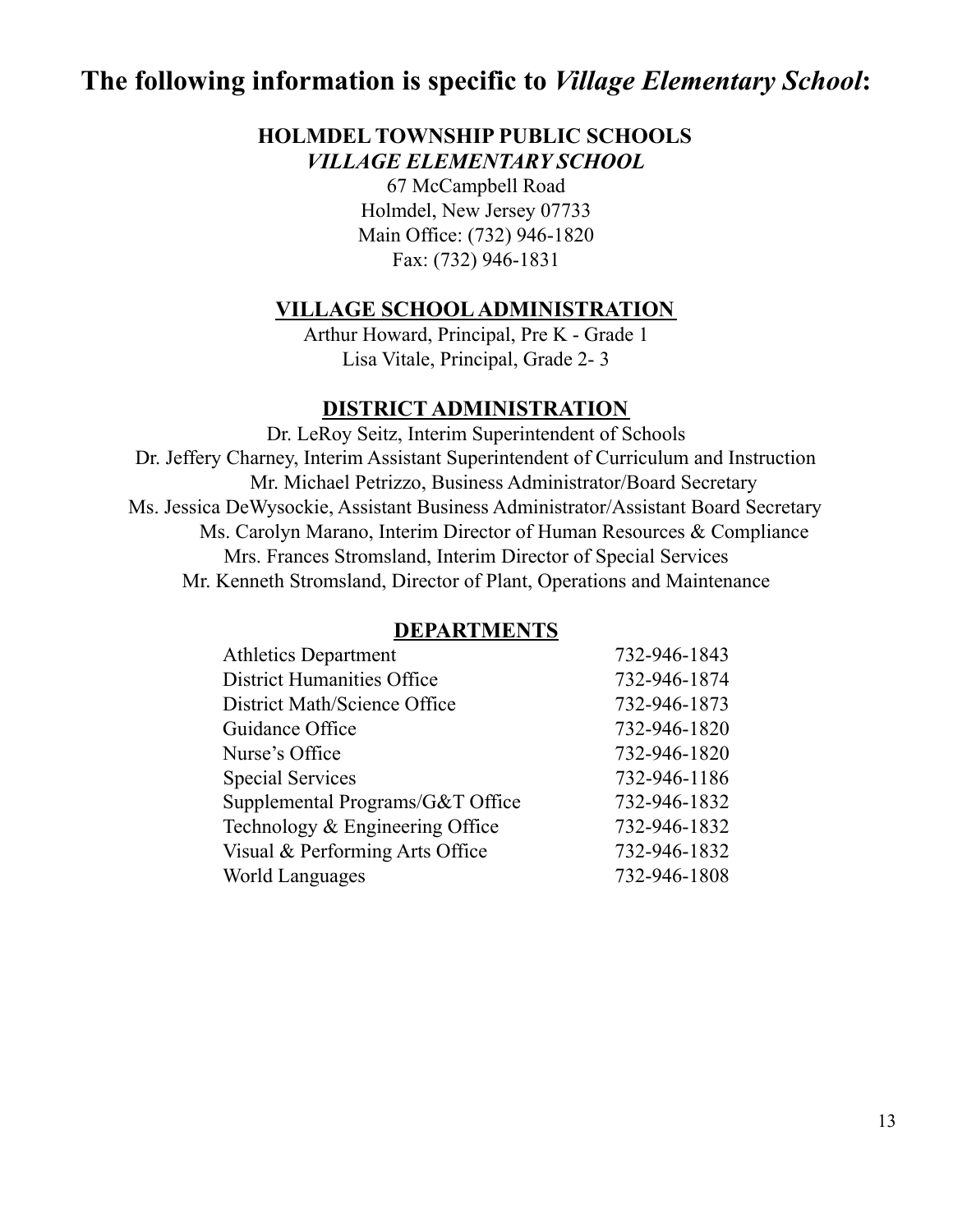#### **VILLAGE SCHOOL STAFF**

**Email is represented by first initial, last name, @holmdelschools.org (Ex: Principal Art Howard [ahoward@holmdelschools.org\)](mailto:ahoward@holmdelschools.org)**

| Pre-School Dis. - Lori Ann Minnig        | 5015 | 15  | <b>OT</b><br><b>Liz Abadiotakis</b>                 | 5021 | 21         |
|------------------------------------------|------|-----|-----------------------------------------------------|------|------------|
| Pre-School Dis. - Christina Damas        | 5016 | 16  | <b>Barbara Anthony</b><br>Speech                    | 5115 | 115        |
| <b>Inclusion Pre-K - Lauren Naperski</b> | 5017 | 17  | Shalonda Archibald<br>Achieve                       | 5136 | 136        |
| <b>Inclusion PreK - Amanda Lawrence</b>  | 5018 | 18  | <b>Christina Babik</b><br>Spanish                   | 5112 | 112        |
| <b>Enterprise PreK - TBD</b>             | 5019 | 19  | <b>Christine Barbara</b><br>Counselor               | 5044 | 44         |
| <b>Enterprise PreK - TBD</b>             | 5020 | 20  | <b>AnnMarie Barry</b><br>Achieve Sp Ed              | 5425 | 34A        |
|                                          |      |     | <b>Mallory Bartlett</b><br>Psychologist             | 6016 | 11         |
| K - Gail Campbell                        | 5041 | 41  | <b>Laura Bligh</b><br>Speech                        | 5043 | 43         |
| K - Melissa Gliet/ICR                    | 5034 | 34  | Librarian x 6032<br>Heidi Buzzanga                  | 5113 | 113        |
| K - Megan Haugh                          | 5038 | 38  | Lara Carducci<br>Transportation / P. T.             | 5027 | 27         |
| K - Kara Renfroe/Jill Kimler             | 5037 | 37  | <b>Jennifer Carducci</b><br><b>LDTC</b>             | 5422 | 115        |
| K - Marisa Scarpitta                     | 5040 | 40  | <b>Voula Constantarakos</b><br>Speech               | 6011 | 11         |
| K – Deirdre Varga                        | 5039 | 39  | <b>Carol Dempsey</b><br>G&T/S.T.E.A.M.              | 5111 | 111        |
| <b>K</b> - Rebecca Waddell               | 5042 | 42  | <b>Dana Donovan</b><br>Music                        | 5141 | 141        |
| K - Jill Kimler                          | 5045 | 45  | <b>TBD</b> (.5 Math Intervention)<br>Achieve        | 5135 | 135        |
| K-3 MD - Gianna Freda                    | 5036 | 36  | <b>Erin Fetter</b><br>Achieve                       | 5118 | 118        |
|                                          |      |     | <b>Frances Flannelly</b><br>(5159)<br>Nurse         | 5049 | 49         |
| 1 - Rebecca Baldino (McHugh)             | 5032 | 32  | <b>TBD</b><br>PE                                    | 5051 | 51         |
| 1-Lisa Barsh                             | 5025 | 25  | OT/PT<br><b>Tracy Garguilo</b>                      | 5116 | 116        |
| 1 - Kelly Fisher                         | 5026 | 26  | <b>Mary Glennon</b><br>Social Skills                | 5139 | 139        |
| 1-Doreen MacFarlane                      | 5033 | 33  | <b>Tammy Graham</b><br>PE                           | 5142 | 142        |
| 1 - Kelsey Murphy                        | 5035 | 35  | <b>Jillian Greco</b><br>Art                         | 5137 | 137        |
| 1 - Kristy Pugielli/Stephanie Karatzia   | 5028 | 28  | <b>Yasmine Laverne</b><br>Achieve                   | 5135 | 135        |
| 1 - Lauren Simpson                       | 5024 | 24  | Marjorie Longo<br>Speech                            | 5047 | 47         |
| 1 - Jaime McHugh                         | 5031 | 31  | <b>HRH Carlos Machado</b><br>Tech                   | 5152 | <b>46A</b> |
| 1 - Megan Neville                        | 5030 | 30  | <b>ESL</b><br><b>Jeannette Malizia</b>              | 5138 | 138        |
| K-3 MD - Gianna Freda                    | 5036 | 36  | OT/PT<br><b>Emily McCue</b>                         | 5116 | 116        |
|                                          |      |     | <b>Jaime Montana</b><br>Art                         | 5022 | 22         |
| 2 - Amanda Allen (Givens)                | 5109 | 109 | <b>John Nacarlo</b><br>PE                           | 5051 | 51         |
| 2 - Michael Braun                        | 5108 | 108 | Music<br><b>Christina Nigro</b>                     | 5112 | 112        |
| 2 - Harry Dangler                        | 5104 | 104 | Laura Oldenski<br>Social Worker                     | 5423 | 11         |
| 2 - Alicia DelBuono (Wylam)              | 5103 | 103 | <b>Tom Paul</b><br>Custodial                        | 5146 | 46         |
| 2 - Shannon Hunnewell                    | 5102 | 102 | <b>Jeff Rainess</b><br>Enterprise                   | 5027 | 27         |
| 2 - Michaela McGuiness/ICR               | 5110 | 110 | <b>Paula Ricco</b><br>Transportation                | 6020 | 27         |
| 2 - Gina Mirto                           | 5107 | 107 | <b>Allison Seman</b><br>Speech                      | 5043 | 43         |
| 2 - Kristen Savare/Natalie Rinaldi       | 5101 | 101 | <b>Beth Semanchick</b><br>PE                        | 5051 | 51         |
| 2 - Suzy Givens                          | 5140 | 140 | <b>Melissa Siegel</b><br>Achieve                    | 5122 | 122        |
| 2 - Jessica Wylam                        | 5106 | 106 | Lit.Coach/Achieve<br><b>Elizabeth (Betsy) Smith</b> | 5057 | 100        |
| K-3 MD - Gianna Freda                    | 5036 | 36  | Dan Steinhauser<br><b>PT</b>                        | 5116 | 116        |
| K-3 LLD - Jamie Rapcienski               | 5119 | 119 | <b>Erin Rafael</b>                                  | 5136 | 5136       |
|                                          |      |     |                                                     |      |            |
| 3 - Rosette Andrews                      | 5129 | 129 | <b>CONFERENCE ROOM</b>                              | 5117 | 117        |
| 3 - Laura Bradfield                      | 5130 | 130 | <b>CONFERENCE ROOM</b>                              | 5117 | 117        |
| 3 - Emily Camillo/Faith Renna            | 5127 | 127 | <b>Staff Lounge</b>                                 | 5048 | 48         |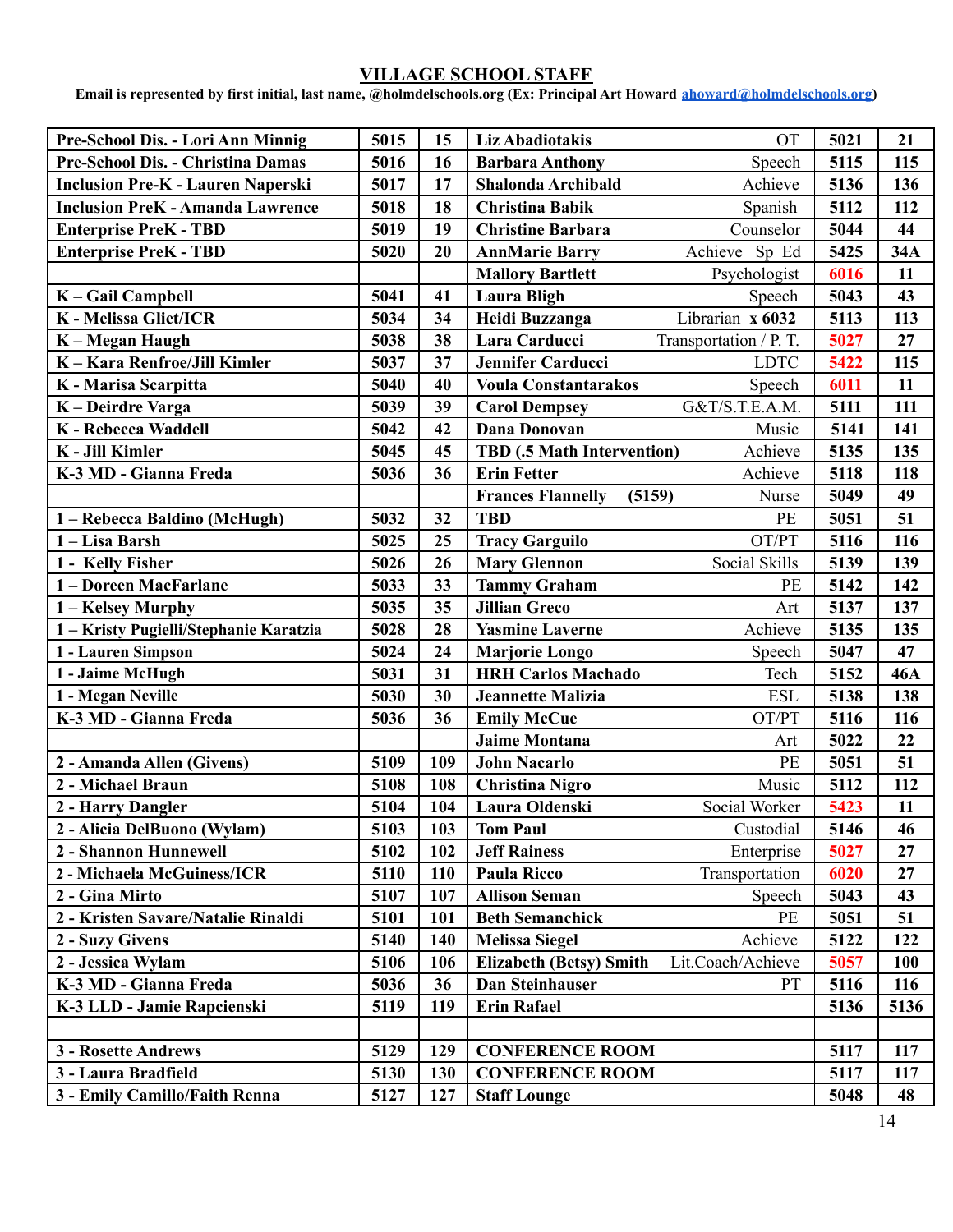| 3 - Stacey Campbell                 | 5131 | 131 | <b>STRIVE</b>                                 | 5158 | 50         |
|-------------------------------------|------|-----|-----------------------------------------------|------|------------|
| 3 - Jessica Dalli/Antonella Mellone | 5126 | 126 |                                               |      |            |
| 3 - Alison Drzymkowski/Emma McCann  | 5125 | 125 | K-1 Library                                   | 5029 | 29         |
| 3- Heather Manochio/Beth Wood       | 5124 | 124 | 2-3 Library                                   | 5113 | 113        |
| 3 - Beth Ann Moor/Maria Fabiano     | 5123 | 123 |                                               |      |            |
| 3 - Cecilia Muscarella              | 5128 | 128 | <b>Art Howard</b><br>Principal                | 5163 | 100        |
| 3 - Emma McCann                     | 5121 | 121 | <b>Lisa Marino</b><br>Principal               | 5147 | 100        |
| 3 - Antonella Mellone               | 5134 | 134 | Sec'y Principal<br><b>Marie Wagner</b>        | 5184 | 100        |
| 3 - Maria Fabiano                   | 5133 | 133 | <b>Anne Sullivan</b><br>Sec'y Asst. Principal | 5183 | 100        |
| K-3 MD - Gianna Freda               | 5036 | 36  | <b>Christine DiModica</b><br>Secretary        | 5185 | <b>100</b> |
| K-3 LLD - Jamie Rapcienski          | 5119 | 119 |                                               |      |            |
|                                     |      |     |                                               |      |            |
| K/1 Social Studies - Randi Kerner   | 5023 | 23  |                                               |      |            |
| 2/3 Social Studies - Jami Kenney    | 5139 | 139 | <b>CST Office</b>                             | 5424 | 11         |
| K/1 Science - Suzanne Brandman      | 5120 | 120 | <b>Beth Lieberman</b><br>Sp. Svcs             | 5116 | 116        |
| 2/3 Science - Kyriaki Rausch        | 5105 | 105 | <b>Denise Wrubel</b>                          | 4027 | I.H.       |
| 2/3 Science - Melissa Cooke         | 5132 | 132 | Kitchen                                       | 5144 | 142        |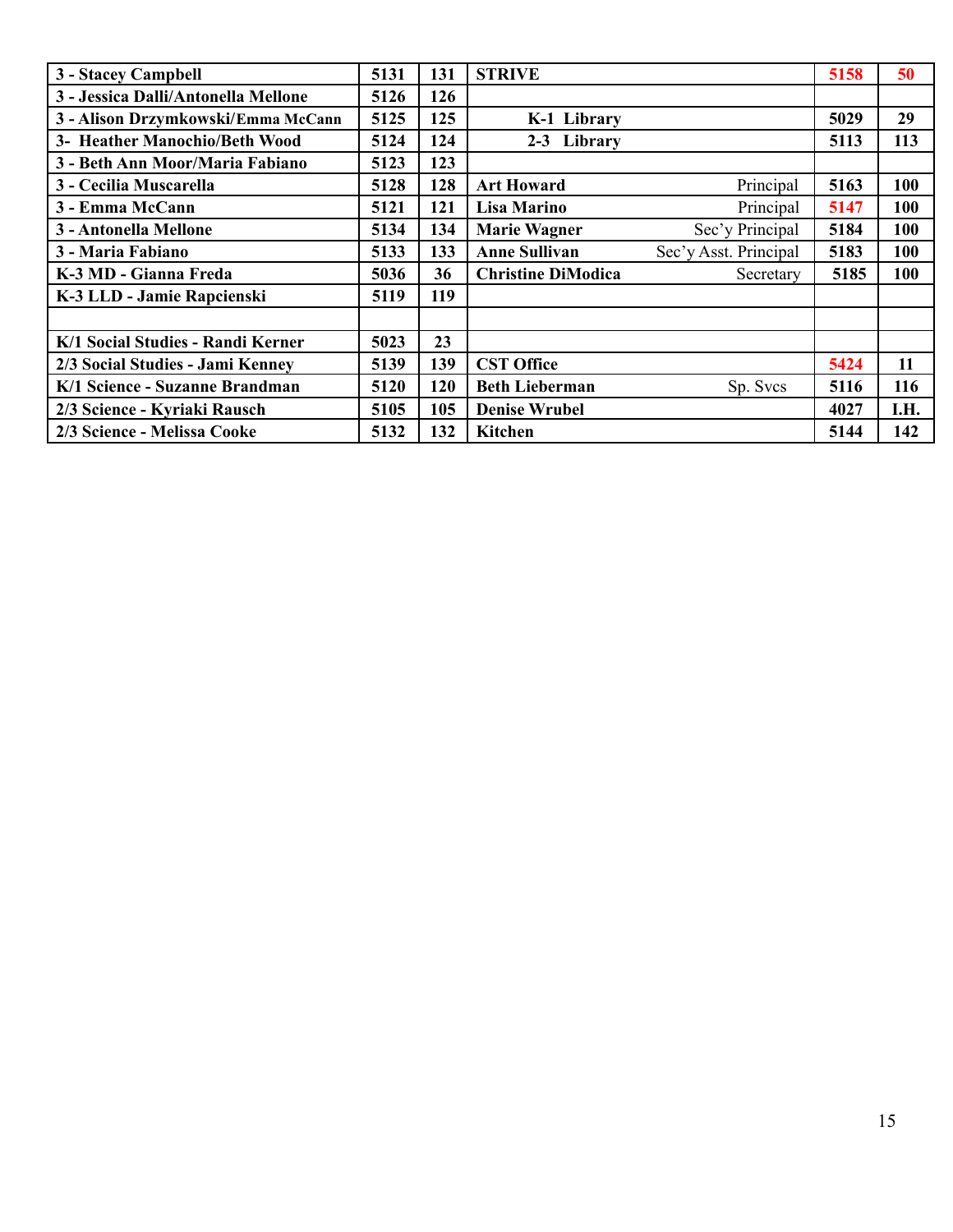# **DAILY TIME SCHEDULE(S)**

| <b>Teachers Arrive</b>               | $8:50$ a.m. |
|--------------------------------------|-------------|
| <b>Teachers Report to Classrooms</b> | $8:55$ a.m. |
| <b>Pupils Report to Classrooms</b>   | $8:55$ a.m. |
| Dismissal of Pupils                  | $3:35$ p.m. |
| <b>Teachers Depart</b>               | $3:35$ p.m. |
|                                      |             |

# **Preschool Time Schedule:**

Full-day Preschool 9:15 a.m. – 2:45 p.m.

# **Early Dismissal Days/School Hours:**

*(The cafeteria is closed on early dismissal days.)*

Full Day Preschool 9:15 a.m. – 12:51 p.m. Grades K – 3 8:55 a.m. – 1:25 p.m.

# **Delayed Openings:**

*(The cafeteria is closed when there is a delayed opening)*

Full Day Preschool 11:25 a.m. - 2:45 p.m. Grades K – 3  $11:05$  a.m. - 3:35 p.m.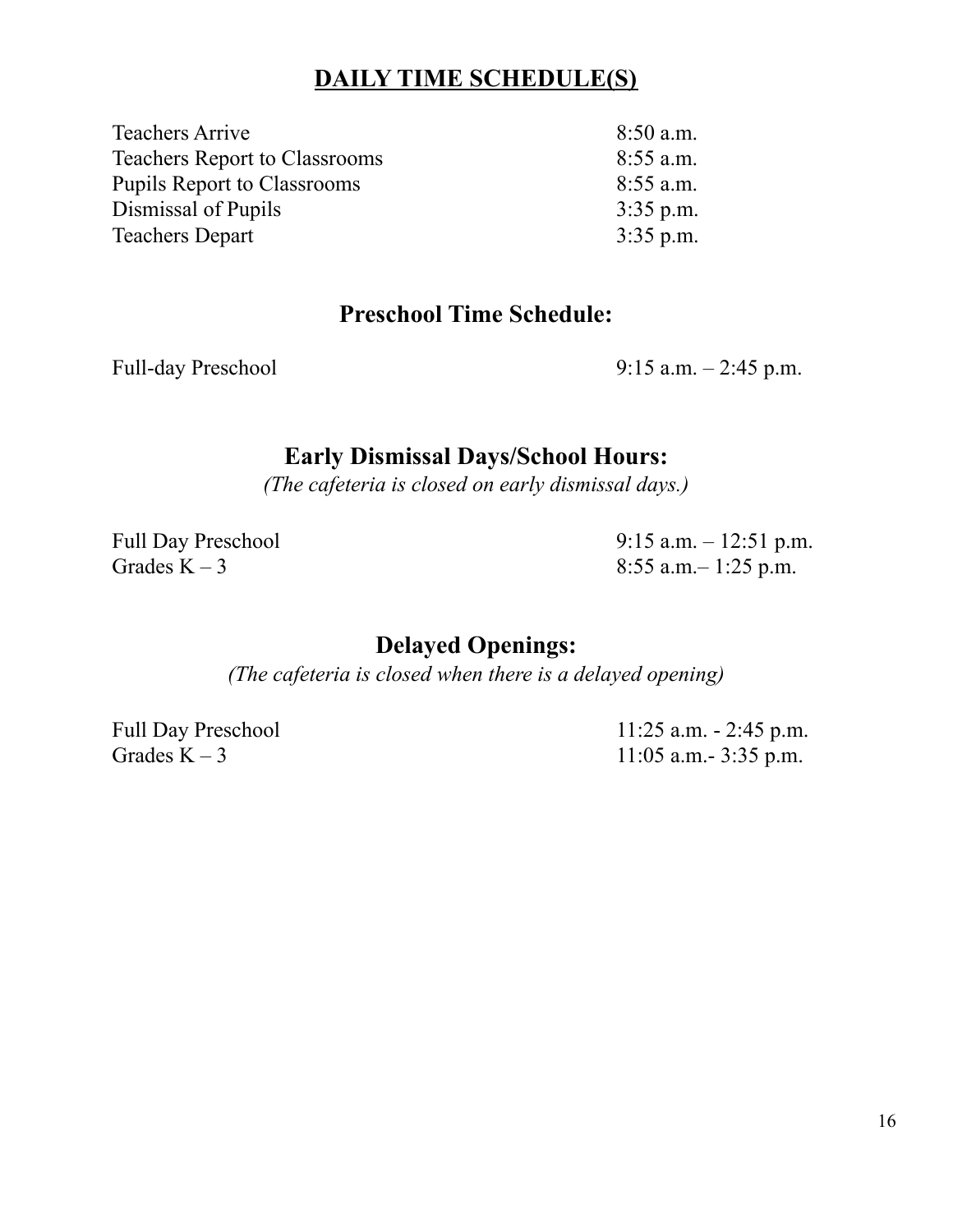| <b>Regular Daily Time Schedule</b> |             |  |  |  |
|------------------------------------|-------------|--|--|--|
| <b>Period</b>                      | <b>Time</b> |  |  |  |
| 1                                  | 8:55-9:45   |  |  |  |
| $\overline{2}$                     | 9:45-10:35  |  |  |  |
| 3                                  | 10:35-11:25 |  |  |  |
| 4 Lunch                            | 11:25-12:15 |  |  |  |
| 5 Lunch                            | 12:15-1:05  |  |  |  |
| 6 Lunch                            | 1:05-1:55   |  |  |  |
|                                    | 1:55-2:45   |  |  |  |
| 8                                  | 2:45-3:35   |  |  |  |

# **Early Dismissal Time Schedule**

| <b>Period</b>  | <b>Time</b>     |  |
|----------------|-----------------|--|
| 1              | $8:55 - 9:27$   |  |
| $\overline{2}$ | $9:29 - 10:01$  |  |
| $\overline{3}$ | 10:03 - 10:35   |  |
| 4 Lunch        | 10:37 - 11:09   |  |
| 5 Lunch        | $11:11 - 11:43$ |  |
| 6 Lunch        | 11:45 - 12:17   |  |
| 7              | 12:19 - 12:51   |  |
| 8              | $12:53 - 1:25$  |  |

# **Delayed Opening Time Schedule**

| <b>Period</b>  | <b>Time</b>     |  |
|----------------|-----------------|--|
| 1              | $11:15 - 11:45$ |  |
| $\overline{2}$ | 11:47 - 12:17   |  |
| 3              | 12:18 - 12:48   |  |
| 4 Lunch        | $12:50 - 1:30$  |  |
| 5 Lunch        | $1:32 - 2:02$   |  |
| 6 Lunch        | $2:03 - 2:33$   |  |
| $\overline{7}$ | $2:34 - 3:04$   |  |
| 8              | $3:05 - 3:35$   |  |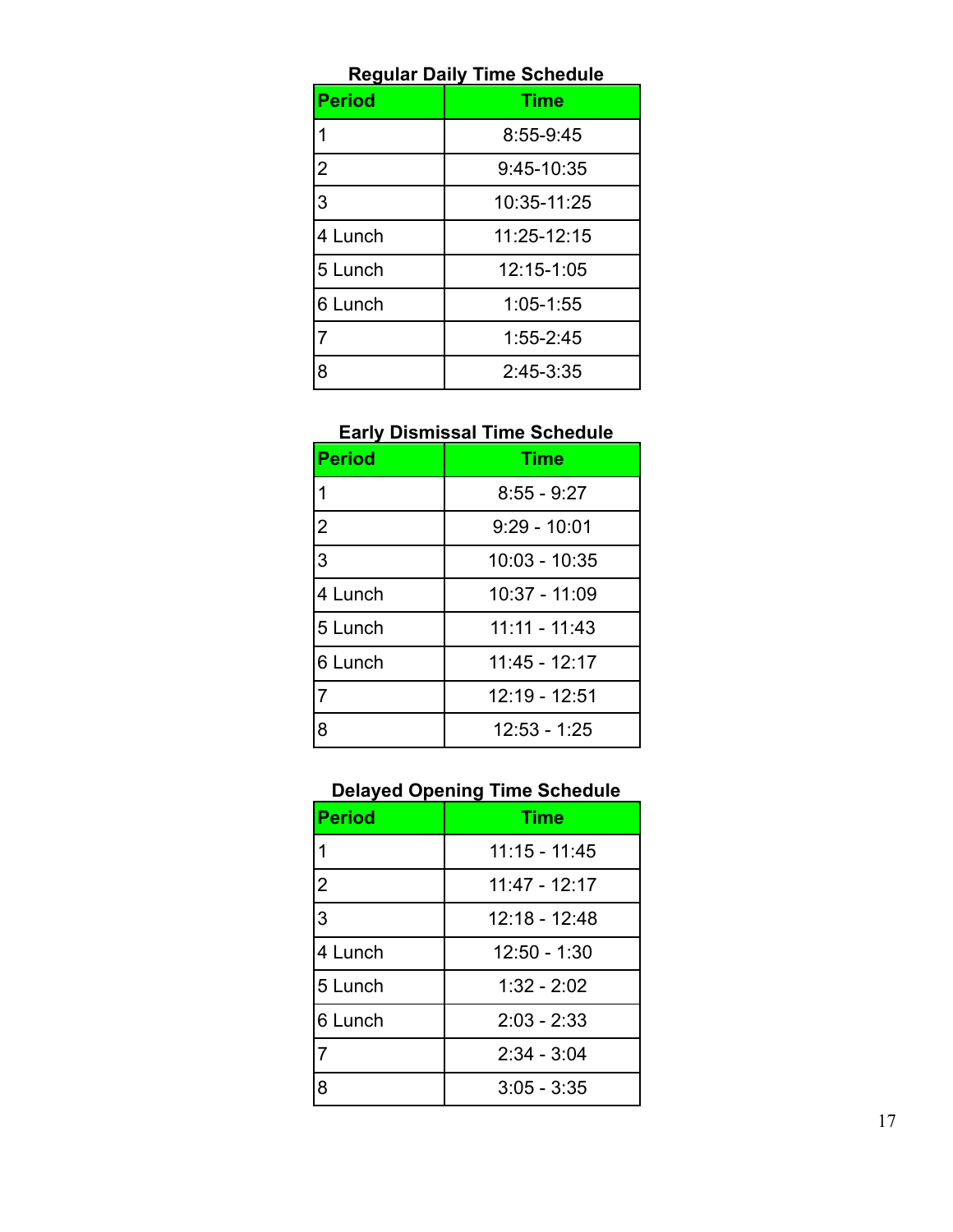# **Village School Information A-Z**

#### **ARRIVAL OF STUDENTS Click [HERE](https://docs.google.com/document/d/1Cog6FldIjP-P51RgiqSG6bsBX1V3ANjflp9oIljONig/edit?usp=sharing) for revised instructions as of September 2020 until further notice.**

Parents bringing children to school are requested to arrive at Village School by \*9:00 am for the 9:05 am start time. These students will be supervised in the front lobby of the building and sent to classrooms when the bell rings. Students are not to be dropped off here before 8:55 am. For those utilizing the drop off circle near the main entrance, please note that this area is for quick drop offs only, where your child should be prepared to exit your vehicle independently. *If assistance is needed, please avoid holding up the drop off line by pulling into a nearby parking space where you can attend to your child as necessary*.

#### **ATTENDANCE (Student Absence)**

Disabling illness, recovery from accident, required court attendance, religious observations, and death in the family are considered reasons for excused absences from school. *Vacations, visits to relatives, routine medical visits, illnesses, etc. are considered unexcused absences.* Although parental permission may be granted for such absences, they are still considered unexcused absences. There are key points that parents need to take into consideration when a student is taken out of school for recreational purposes. Since these absences are classified as "unexcused absences", district policy states that teachers do not need to issue make-up work in advance. It is the student's responsibility to make up missing assignments when they return. Another point to consider is that although missed work can be assigned, it is very difficult for a student to receive the full benefit of the missed experiences and discussion surrounding the lessons that took place during their absence. Parents are encouraged to carefully consider the value of instructional classroom time and limit absences from school to sickness and other uncontrollable events. A note must be presented from the student's parent/guardian following all absences. The note should include the child's full name and homeroom, date of absence, and specific reason for the absence. **Additionally, it is required that the school office be advised via telephone on the day of a student's absence.** Students who will be absent for more than two weeks consecutively because of illness or accident are entitled to home instruction. Appropriate application forms are available in the main office. Perfect attendance awards will be given at the end of the year. These awards are given for 100% attendance. Hybrid students who are not able to attend live school sessions may alternately remotely. Kindly provide your child's teacher with as much advance notification as possible.

#### *For additional information, please refer to policy/regulation [#5200](https://www.straussesmay.com/seportal/Public/DistrictPolicy.aspx?policyid=5200&id=db979825af1b42e381d05b7cebdb5212), [#5230](https://www.straussesmay.com/seportal/Public/DistrictPolicy.aspx?policyid=5230&id=db979825af1b42e381d05b7cebdb5212), [#5240](https://www.straussesmay.com/seportal/Public/DistrictPolicy.aspx?policyid=5240&id=db979825af1b42e381d05b7cebdb5212) located on the district's website.*

#### **BATHROOM PROCEDURE**

Students who use the communal bathrooms are to **SIGN OUT** and **SIGN IN** when leaving/returning to the classroom. While COVID-19 safety protocols are in place, no more than 2 students can occupy a communal bathroom at a time.

#### **BIRTHDAY ACKNOWLEDGEMENTS**

Students may celebrate their birthdays in school under the guidance of the classroom teachers. Celebrations should be no longer than 20 minutes in order to guarantee that all students will have the appropriate amount of daily instructional time. Parents must adhere to the school/district guidelines for appropriate birthday snacks as well as any classroom specific guidelines as directed by the teacher/nurse. **NOTE: Goody bags or items that**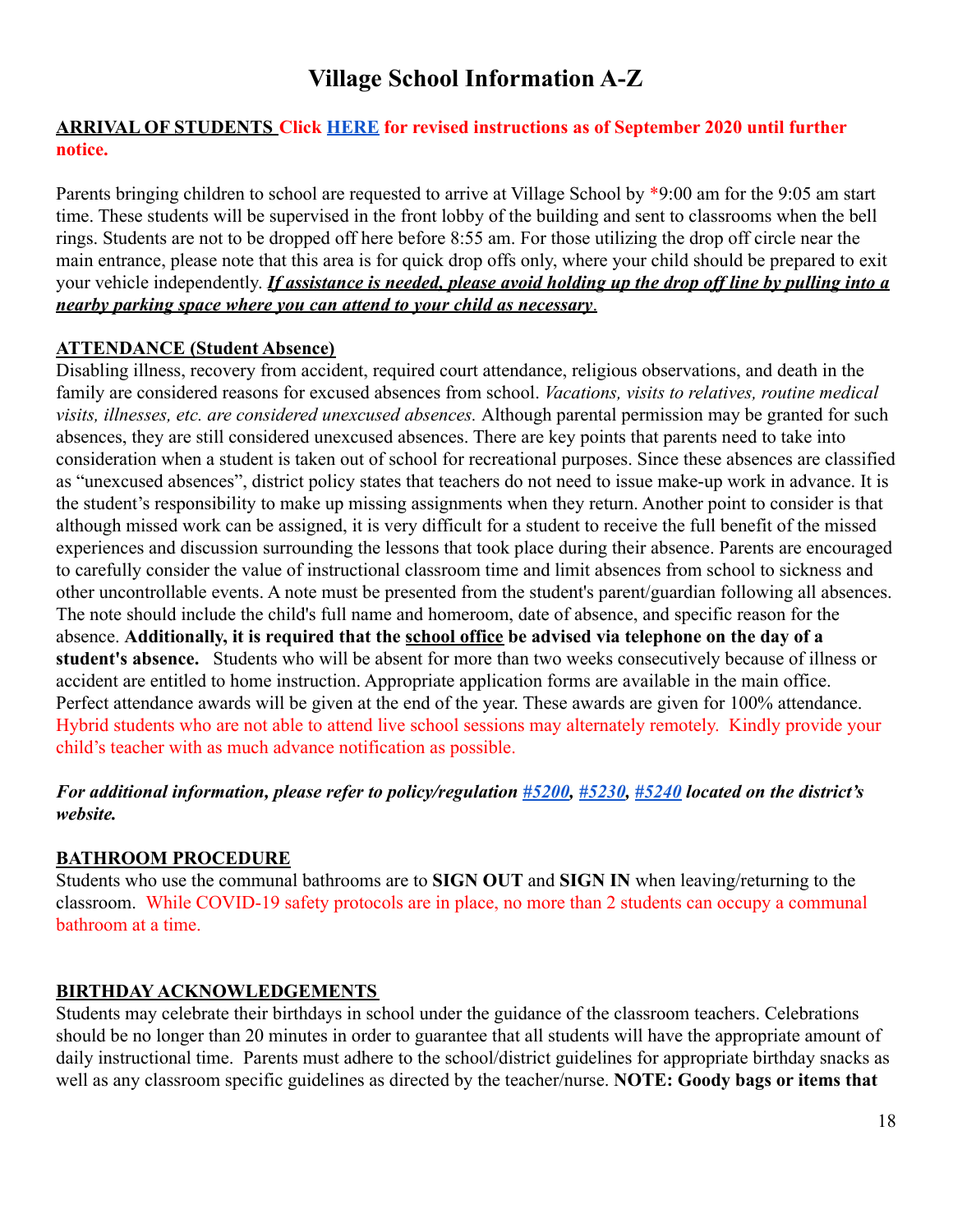**can disrupt the learning environment (i.e. large balloon displays) are not permitted during in-class birthday celebrations. Also, birthday invitations cannot be distributed during school unless one is provided for every student in the class.**

#### **BUS/TRANSPORTATION RULES AND REGULATIONS**

Teachers will review the rules listed below with their students. Students who disregard safety rules will be subject to appropriate discipline as detailed in this handbook. Parents will be notified of any issued bus incident reports. Continued disregard for the bus rules will result in the suspension or loss of bus privileges. **Monitoring devices may be used on school transportation vehicles transporting pupils to and from curricular and co-curricular activities.**

Bus transportation is provided for students in accordance with Holmdel Board of Education [Policy # 8600.](https://www.straussesmay.com/seportal/Public/DistrictPolicy.aspx?policyid=8600&id=db979825af1b42e381d05b7cebdb5212) The following rules and regulations are established for the safety of all individuals. Students who are not members of Holmdel Schools, but granted the privilege of riding Holmdel buses, are subject to the same rules and regulations. **Please review these rules with your children periodically**. Good school bus behavior can help avoid accidents, so we ask you to obey the following:

- 1. **All students being transported to and from school will ride ONLY that bus to which they have been assigned. They are not permitted to ride another bus.**
- 2. Any offensive act committed by a pupil will be handled as a violation of a school rule and subject to disciplinary action by the Principal or designee (Section [18A:25-2](http://lis.njleg.state.nj.us/nxt/gateway.dll?f=templates&fn=default.htm&vid=Publish:10.1048/Enu) of the New Jersey Statutes).
- 3. Bus drivers have been trained in safety rules/regulations pertaining to student transportation. In case of emergency, remain calm, seated and quiet until instructions are given by the driver.
- 4. Students should step on and off the bus quickly and quietly without crowding, pushing or shoving.
- 5. Students must be on time and ready to be picked up when the bus arrives.
- 6. Students waiting for a bus on a heavily traversed road should remain back from the edge of the road and not progress forward onto the roadway until signaled by the bus driver.
- 7. If a bus stop is in a residential area, students are reminded that the rights of private property owners must be respected and individuals will be held responsible for any damage to private property.
- 8. During the bus ride, students must **WEAR A SEATBELT, BE SEATED, AND REMAIN SEATED** until the bus comes to a complete stop.
- 9. The throwing of any material is strictly prohibited. Students guilty of this serious offense will be dealt with strict disciplinary action.
- 10. Eating of food on the school bus is forbidden. This can introduce life threatening allergens to other riders.
- 11. Extending arms or heads out of school bus windows is **STRICTLY FORBIDDEN.** Aisles must remain clear at all times. Your body should be appropriately seated (no feet/knees in aisles) and all materials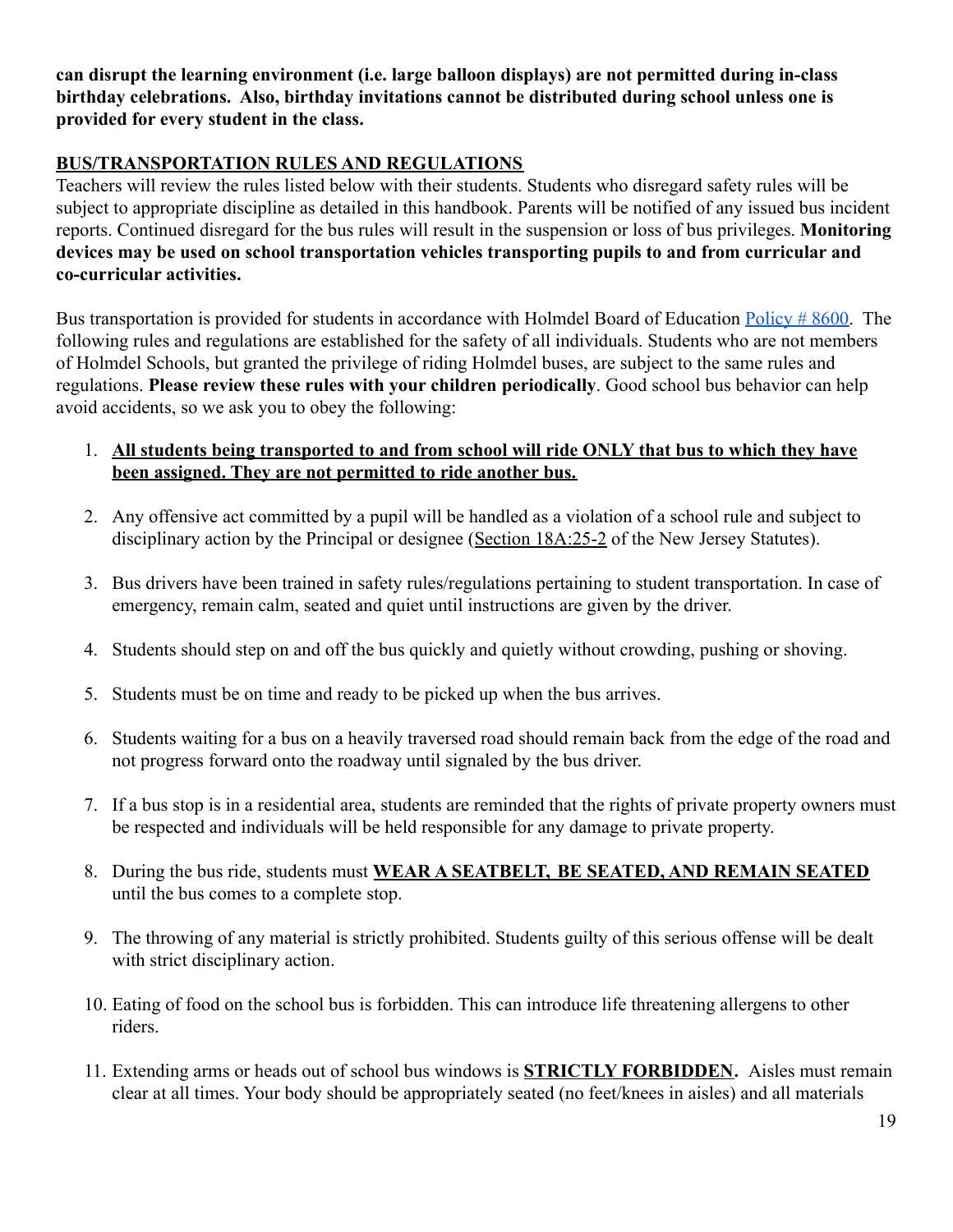(backpacks, projects, etc.) must be placed within the confines of the seat itself. It is impossible to carry large projects on the school bus; therefore, parents should make arrangements to transport oversized items to school.

- 12. Conversation in normal tones is permissible but loud talking or shouting or the use of profane language will **NOT** be tolerated.
- 13. Any misbehavior by a student warranting the denial of transportation will result in bus suspension.
- 14. During the first days of school, students will report to assigned areas for entrance to the building immediately upon arrival. Once they are familiar with their routine, they will wait on the bus until the building's entrance time.
- 15. Upon delivery back home and after leaving the bus, students must always cross the street or highway in **FRONT** of the bus, looking in both directions and proceeding with caution.
- 16. Upon departing the bus, students must immediately proceed home. No loitering at the bus stop is permissible.
- 17. Students are not permitted to enter or leave the bus at any place or area other than the designated stops to which they have been assigned.

When children are being dropped off at the end of the school day, a parent, guardian, or assigned responsible adult must be present or the child will not be let off the bus. At the end of the run, the bus will return to the child's stop and, if the parent or responsible adult is there, the child will be released. If no parent/responsible adult is present, the student will be brought back to Village School and placed in our after school program at a charge to you; the parent will be notified and asked to come to the school to pick up the child. Please note: if an older sibling is on the bus, the older sibling will remain on the bus with the younger child.

#### *For additional information, please refer to policy/regulation [#8600](https://www.straussesmay.com/seportal/Public/DistrictPolicy.aspx?policyid=8600&id=db979825af1b42e381d05b7cebdb5212), [#8601](https://www.straussesmay.com/seportal/Public/DistrictPolicy.aspx?policyid=8601&id=db979825af1b42e381d05b7cebdb5212), [#8613](https://www.straussesmay.com/seportal/Public/DistrictPolicy.aspx?policyid=8613&id=db979825af1b42e381d05b7cebdb5212), [#8690](https://www.straussesmay.com/seportal/Public/DistrictPolicy.aspx?policyid=8690&id=db979825af1b42e381d05b7cebdb5212) located on the district website.*

Bus evacuation drills will be conducted during the school year.

#### **CHANGE OF ADDRESS OR TRANSFER**

Inform the main office if you change your address, phone number, or if you are transferring. If transferring, a note from the parents or guardian is needed in order to obtain the appropriate form from the office. Students or parents/guardians must bring the completed form back to the office.

#### **CHILD ABUSE**

The Board of Education has developed very specific policies and procedures for protection of the health and welfare of its students. These policies and procedures are in strict compliance with current State code and law.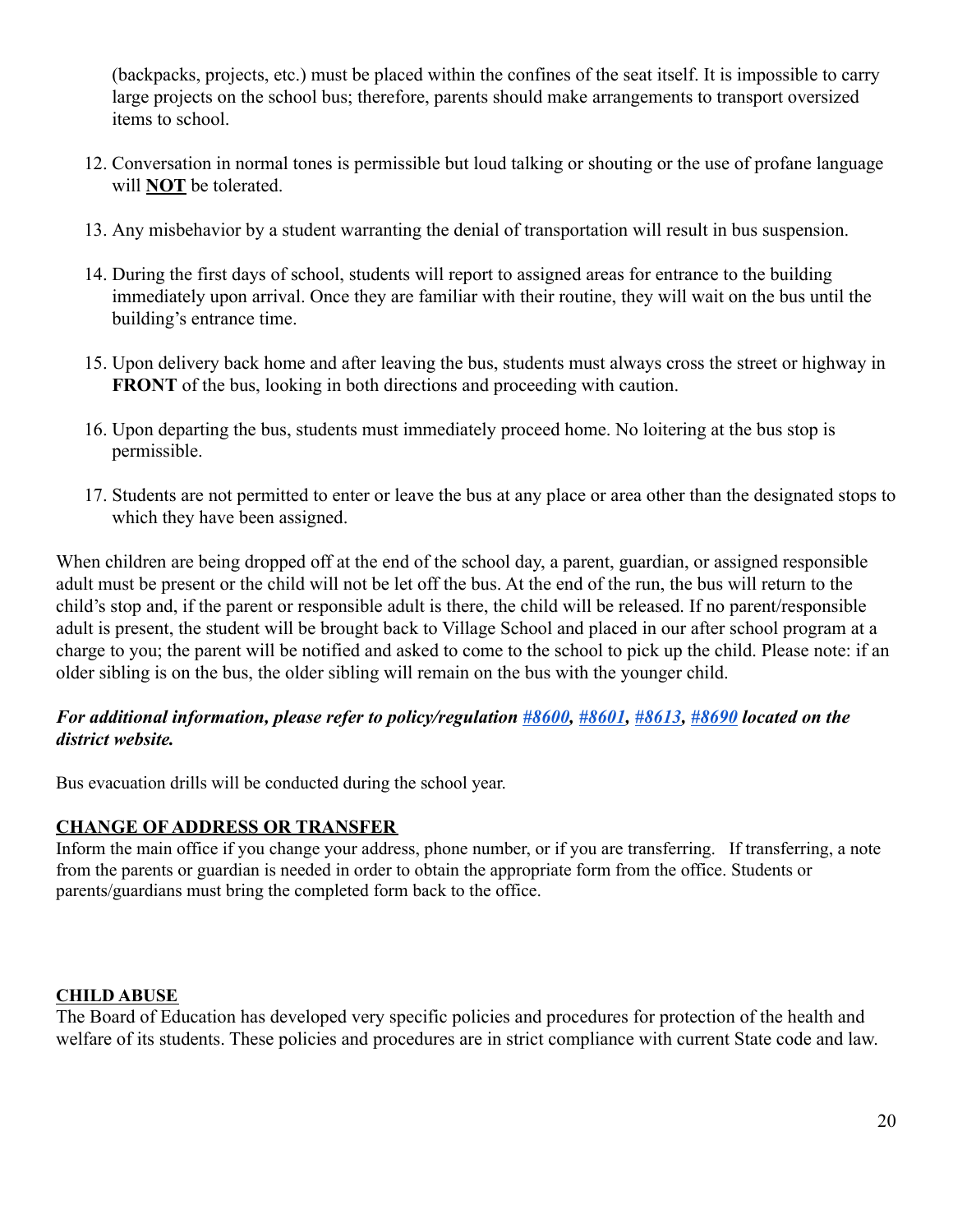The school is often the primary source of possible identification of child abuse/neglect, and therefore shares an important role with law enforcement and the Department of Human Services in the investigation of a reported, suspected case.

#### **\*\*Advisory\*\***

The law requires that if a child reports or describes a suspected abuse or neglect incident to an administrator, teacher, counselor, nurse, bus driver, or anyone else working for a Board of Education, this information must be reported to the Division of Child Protection and Permanency - DCP&P (formerly the Division of Youth and Family Services - DYFS). An investigative caseworker will interview the child. This is usually done at the school and in the presence of a school official.

**You will not be notified by the school**. The DCP&P caseworker will contact you directly. The school must cooperate by mandate with DCP&P to the fullest. School officials by Code cannot do an investigation or preliminary investigation. They must report any suspicion of abuse, or if a child makes a claim of abuse. Prevention is the prudent approach. Please recognize that you may make a decision, which could set these procedures in motion.

#### *For additional information please refer to policy/regulation [#8462](https://www.straussesmay.com/seportal/Public/DistrictPolicy.aspx?policyid=8462&id=db979825af1b42e381d05b7cebdb5212) located on the district website.*

#### **CHILDREN'S EDUCATIONAL SERVICES**

New Jersey Title 18A, Chapter 46, Special Education law requires each school district to identify all educationally handicapped children eligible for special education between the ages of 3 and 21. Identifying handicapped children and deeming them eligible is the legal responsibility of the Child Study Team of the local school district. The basic Child Study Team (CST) consists of the School Psychologist, the Learning Disabilities Teacher-Consultant, the School Social Worker, and the Speech/Language Specialist.

**Intervention and Referral Service (I&RS):** In our district, a child who is exhibiting signs of difficulty in the educational setting is to be referred by the classroom teacher to the Intervention and Referral Services Committee (I&RS). The goal of our committee at Village School is to address any student needs as early as possible. The committee then develops an appropriate action plan through discussion and review of relevant data among all committee members. If it appears that further evaluation is needed, or that special educational planning may be required, I&RS will refer the student to the Child Study Team, in consultation with the full committee (including our Assistant Principal, teacher/staff members, and the parents).

**Section 504:** Section 504 sets forth that no student with a disability shall, on the basis of said disability, be denied services and access to general education. At Village, these determinations are made by a school-based 504 Committee made up of our Assistant Principal, teachers/staff members, and the parents. If the 504 Committee believes there is "the presence of a physical or mental impairment that substantially limits a major life activity" (such as seeing, hearing, speaking, or learning), the committee then assesses the student and develops a "504 Plan" that describes the impairment/disability and the life activity. The "504 Plan" will also outline the accommodations needed to offer the student equal access to the curriculum in a general education setting.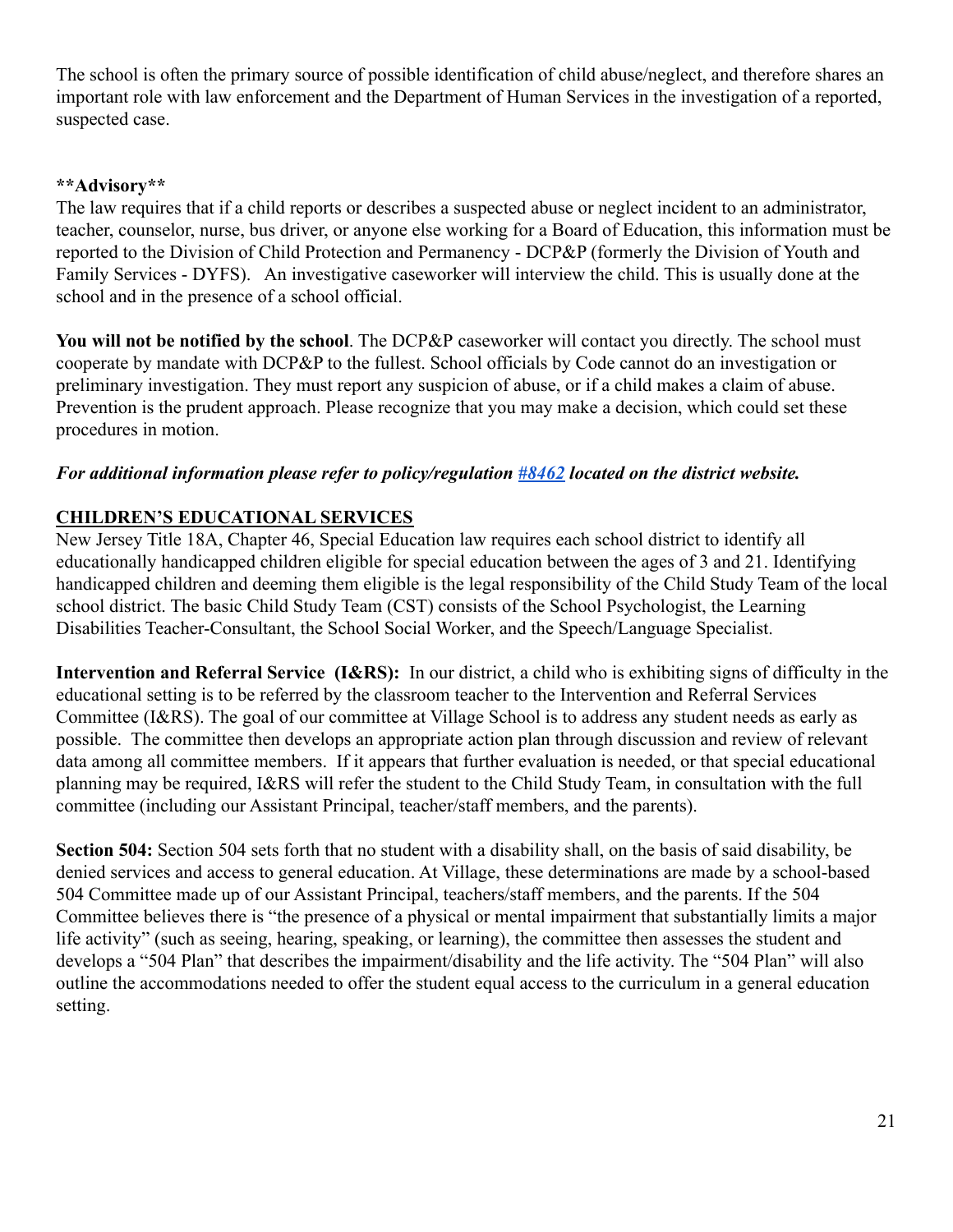#### **COMPUTERS**

Computer technology is integrated across academic activities to students in grades K through 3. K students have use of computers in their classrooms and in the computer lab. Students in grades 1,2, and 3 have individual technology devices in their classrooms.

#### **CONDUCT/DISCIPLINE GUIDELINES**

The discipline guidelines that comprise Village School's [Code of Conduct](https://docs.google.com/document/d/1M0VloV5boLLowfUklFoQ5C_ghATmD9aqJD8vnpRmY2c/edit?usp=sharing) have been developed in accordance with the district's code of conduct (Board Policy [#5600\)](https://www.straussesmay.com/seportal/Public/DistrictPolicy.aspx?policyid=5600&id=db979825af1b42e381d05b7cebdb5212) and represent an age-appropriate interpretation of expected behavior for our 1st, 2nd, and 3rd graders. **Our pre-school and kindergarten students will follow guidelines specific to their individual classrooms/teachers, based on developmental needs**. There is a clear understanding at Village School that our children are learning and growing in leaps and bounds through their formative years. With that in mind, the Village School staff will focus on modeling and complimenting children for positive behaviors. In the event this kind of reinforcement does not create positive results, we have established the Village School code of conduct guidelines to communicate expectations for rules and consequences at Village School.

The Village School staff and administrators will work together to help all students through the use of the discipline guidelines. Detention takes place during the student's recess time or other preferred, non-academic time of the day and allows time for the student to reflect on the poor choice and plan for appropriate decision-making in the future. **Administrative discretion may be used in determining the appropriate disciplining of a student. Inappropriate behavior may additionally affect student privileges during the year (ex. Field Day). These decisions are determined by building administration.**

**At Village School, we put virtues into practice and look for ways to be "Bucket-Fillers" everyday! Teachers will reinforce the code of conduct in these ways with students throughout the year:**

#### **Value and Respect:**

I will treat others the way I want to be treated.

#### **Integrity and Courage:**

I will make choices that will help me to be the best person that I can be. I will have the courage to do what is right when others may not.

#### **Responsibility and Perseverance:**

I will come to school prepared to learn. I will make good choices. I will keep trying.

#### **Truth and Honesty:**

I will be honest with others and myself.

#### **Unity and Kindness:**

I will be kind and helpful to everyone in our school community. I will value the differences in all people.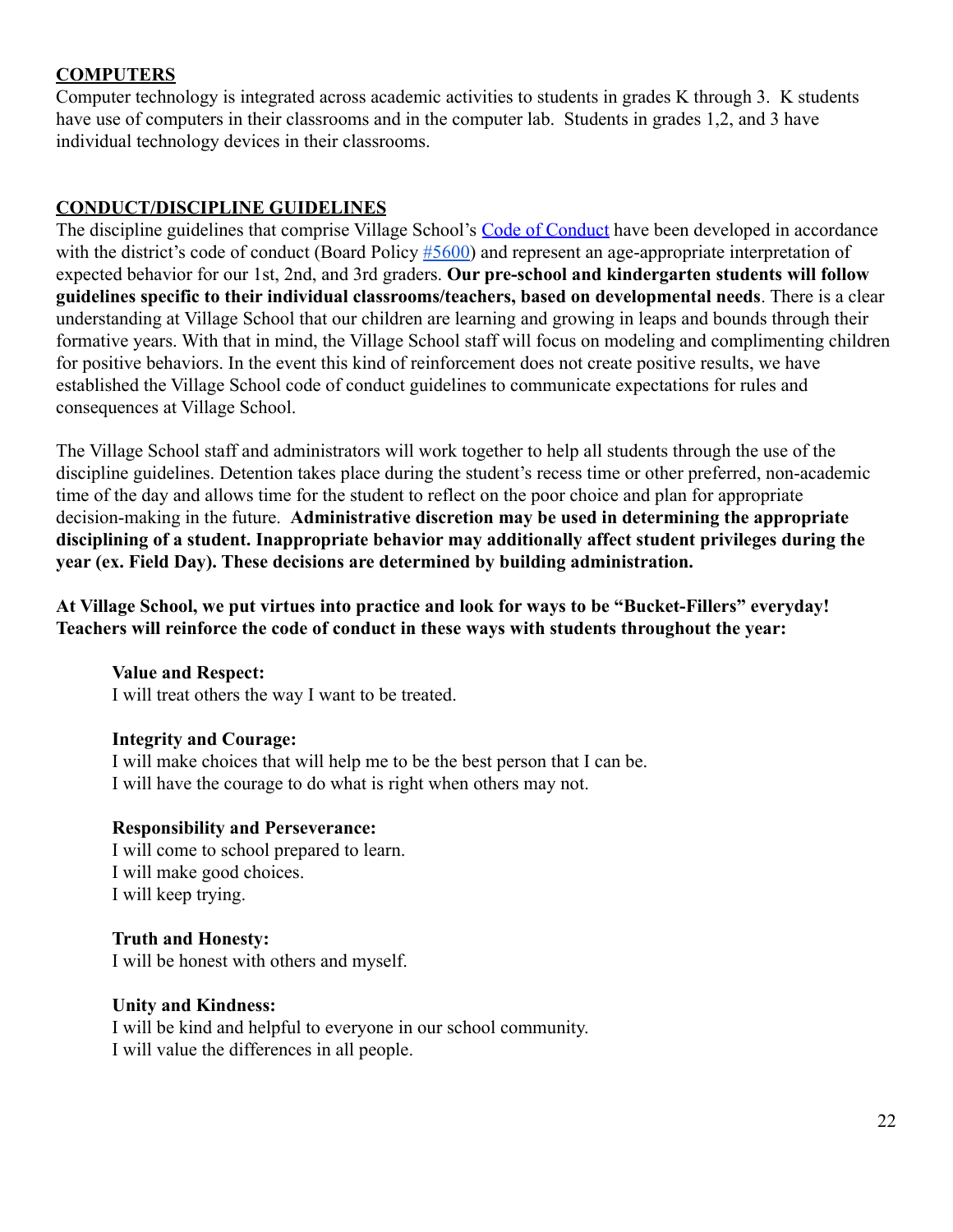#### **Empathy and Compassion:**

I will be fair to myself and others. I will understand and respect others' feelings and needs.

#### **Classrooms and Other School Environments**

Teachers may approach classroom management in a variety of ways, but will always strive to be firm, fair, and aware of the pride and dignity of every student. Praise for positive behavior will be specific, genuine, and generous. Any criticism or concern will address the child's behavior rather than the child himself/herself. Rules will be developed to ensure a safe and respectful classroom environment. Our aim is to change behaviors for a lifetime rather than the moment.

#### **Hallways**

Keep corridors open to traffic by walking to the right. Pass through corridors quietly. Be considerate of others in the halls and classrooms. The bulletin boards throughout the school corridors are used for the display of student work. Respect the efforts of your fellow students and teachers by not touching bulletin board displays.

#### **Bathrooms**

Please keep the bathroom neat and clean at all times. Speak softly. Flush the toilets after using them. Wash hands before returning to class.

#### **Lunchroom**

Good table manners are expected at all times. Raise your hand for all requests. Stay seated unless given permission to get up. Walk when moving about the lunchroom. Quickly become quiet when an adult signals for attention. Clean all papers and waste from your table and floor area after eating your lunch.

#### **Playground**

Respect others at all times. Follow and respect directions given by adults. Use playground equipment properly. Rough play is prohibited. Be a good sport.

#### **Buses**

Stay seated with your seatbelts fastened. Use quiet voices. Be respectful of other riders, your driver, and all directions given by driver.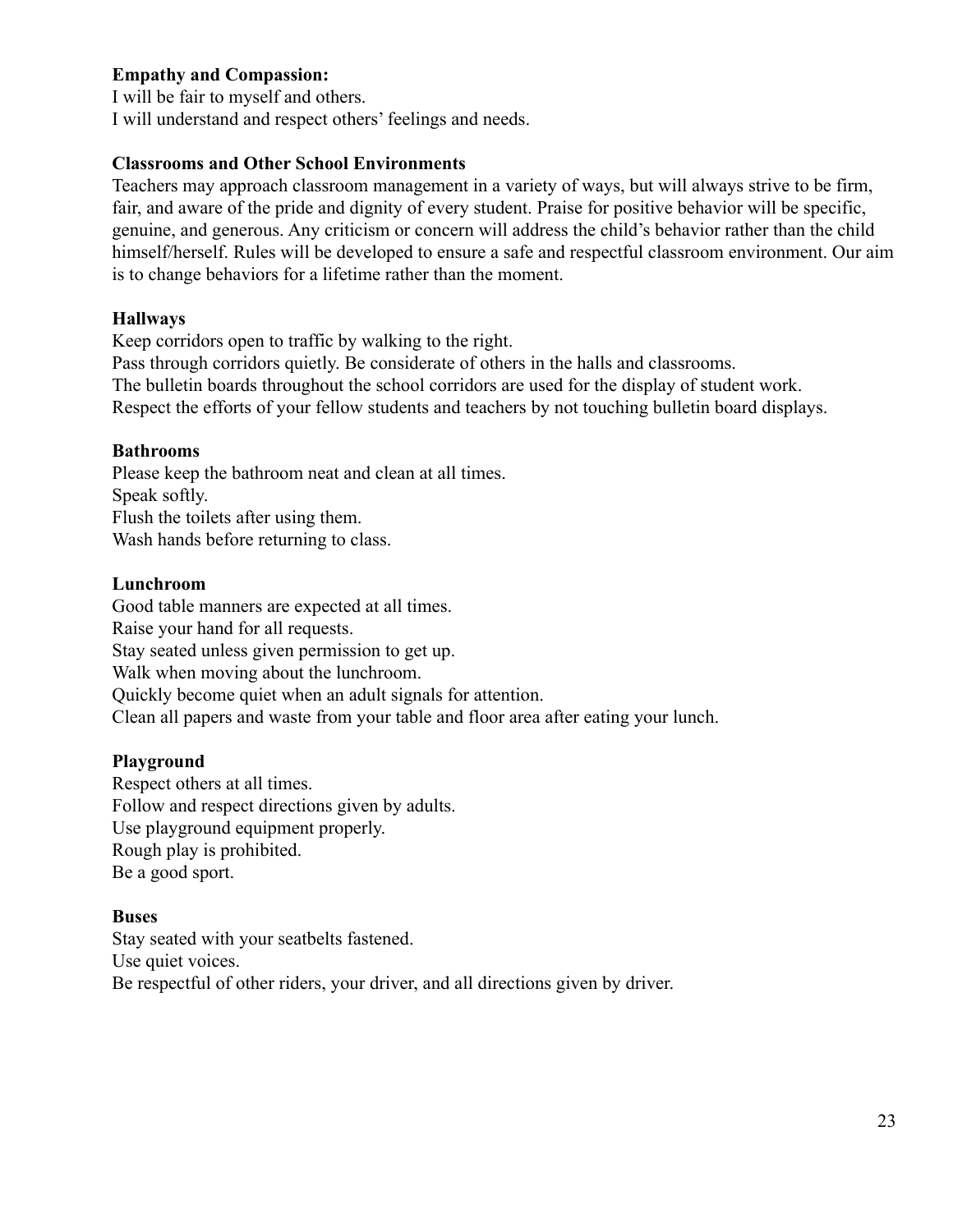#### **Assemblies**

Come to order quickly. Focus attention on the speaker or performers. Show appreciation through applause. Exit in a quiet, orderly manner following the directions of your teacher.

#### **Personal Electronic Devices**

Personal electronic devices are prohibited from use during the school day. Exception: Special permission may be granted by the teacher for educational purposes. Any students who bring personal electronic devices to school do so at their own risk. The district bears no responsibility for any loss of or damage to these personal devices.

#### *For additional information please refer to policy [#2363](https://www.straussesmay.com/seportal/Public/DistrictPolicy.aspx?policyid=2363&id=db979825af1b42e381d05b7cebdb5212), located on the district's website.*

#### **CONFERENCES - PARENT/TEACHER**

Parent-teacher conferences are encouraged on an "as needed" basis. As parents, you are encouraged to contact teachers whenever you feel the necessity to do so. Many times a few moments over the telephone can prevent major concerns from developing. Teachers are likewise encouraged to contact you for the same purpose. A teacher may be contacted in one of two ways. The most expeditious is to send an e-mail or note, through your child, to a teacher requesting a phone call or conference time. You may also call the main office and the office will notify the teacher to contact you.

#### **DISMISSAL PROCEDURES Click [HERE](https://docs.google.com/document/d/1Cog6FldIjP-P51RgiqSG6bsBX1V3ANjflp9oIljONig/edit?usp=sharing) for revised instructions as of September 2020 until further notice.**

- 1. Parents who would like to pick-up their child(ren) are asked to write a note FOR THE OFFICE, making us aware of your daily plans. The note should include the teacher's name, grade level, and your child's FULL NAME. Please DO NOT EMAIL YOUR TEACHER about dismissal plans as the teacher may be out or may not check email prior to dismissal.
- 2. Students who are being picked up will be dismissed at **3:28 p.m.**
- 3. Village staff members will be stationed outside the gym with clipboards and sign-out sheets.
- 4. Parents picking up students will wait in the 2/3 gym for students to arrive. Security doors will open for parents to arrive at 3:15pm. Please to not arrive prior to this time. Students will be called down for pick up at 3:28pm. When your child(ren) arrive you may exit the back of the gym to the parking lot.
- 5. If you need to pick up your child(ren) early, **you MUST arrive prior to the last period** ( 2:40pm)**. Otherwise, you will need to wait until the regular 3:35 p.m. dismissal time.**

#### **EVACUATION DRILLS**

#### ● **Fire Drills**

New Jersey schools are required to have at least one fire drill each month. The purpose of fire drills is to practice evacuating the building quickly and safely. No running or talking is permitted during a fire drill.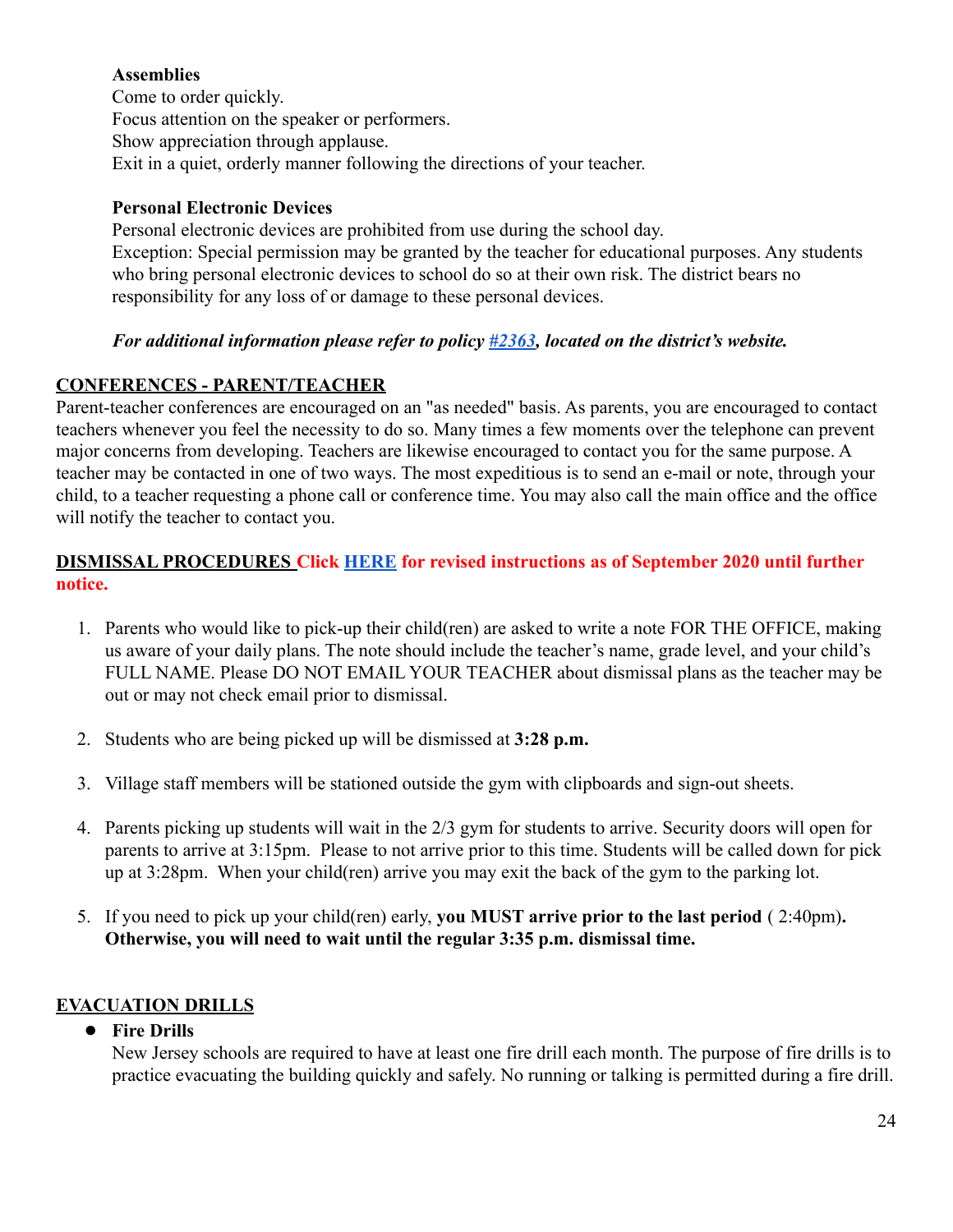#### ● **Other Drills**

Emergency drills for various other situations that could occur will take place at least once a month. It is important that these procedures are practiced and understood by children and staff in the event that one of these situations should arise.

#### **EXCLUSION FROM ACTIVITIES**

Parents may submit written request for exclusion from activities such as physical education for two days or less. A doctor's note listing the reason and duration is required for exclusion for more than two days.

#### **FORGOTTEN ARTICLES**

Oftentimes, students will leave lunches, books, projects, etc. at home in their haste to catch the bus. Many times parents drop by with these forgotten articles. *Please utilize the drop off table in the vestibule of the front entrance. There you can indicate your child's name, grade, and room number and we will get the item to them at a convenient time during the day.*

#### **HEALTH OFFICE PROCEDURES / CONCERNS**

Parents/Guardians of students with health concerns should contact the school nurse at the beginning of the school term or when such a concern arises. Special problems include vision, hearing, diabetes, epilepsy, food allergies, recent surgery, medication, or anything that might impact students at school. *Immunizations* - Immunizations for certain communicable diseases are required by State law for every child entering and attending school. To assure continued protection, these immunizations must be renewed at certain intervals. When notified of any immunization requirements, your prompt action will assure your child's uninterrupted school attendance.

#### *Management of Life-Threatening Allergies*

The Holmdel Township Board of Education acknowledges that it is difficult, if not impossible, to completely avoid all allergy-causing foods or other life-threatening allergens because they can be hidden or accidentally introduced. Therefore, the Holmdel Township Board of Education does not support a ban on any particular allergen. School employees should cooperate to form a safety net around those children at risk for a life-threatening allergic condition. While the school nurse is ultimately responsible for planning the coordination and management of students who have life-threatening allergies, each stakeholder shares in the responsibility of minimizing their risk of exposure to potentially life-threatening allergens.

#### **Parents must:**

- Advise the principal and school nurse about the student's severe allergy;
- Provide and keep emergency contact information current;
- Assist the principal and school nurse by asking the student's medical doctor to complete the Severe Allergy Alert Form.
- Provide the school nurse with a case containing at least one unexpired injector or other medication as prescribed by a physician and, if the student is approved for self-administration of medication, that the student has the case or medication readily available, while at school on field trips or at other school events and activities (all medication should be in its original labeled container);
- Check expiration dates of medication and injectors and replace them as necessary;
- Provide medically-approved snacks and lunches for the student
- Update Chartwell Food Services with any food allergies. Detailed information for this process is available on the Village School website at: Chartwell [Food Services Letter to Parents](http://www.holmdelschools.org/food_services/pdf/food_service_info_letter_apr16.pdf)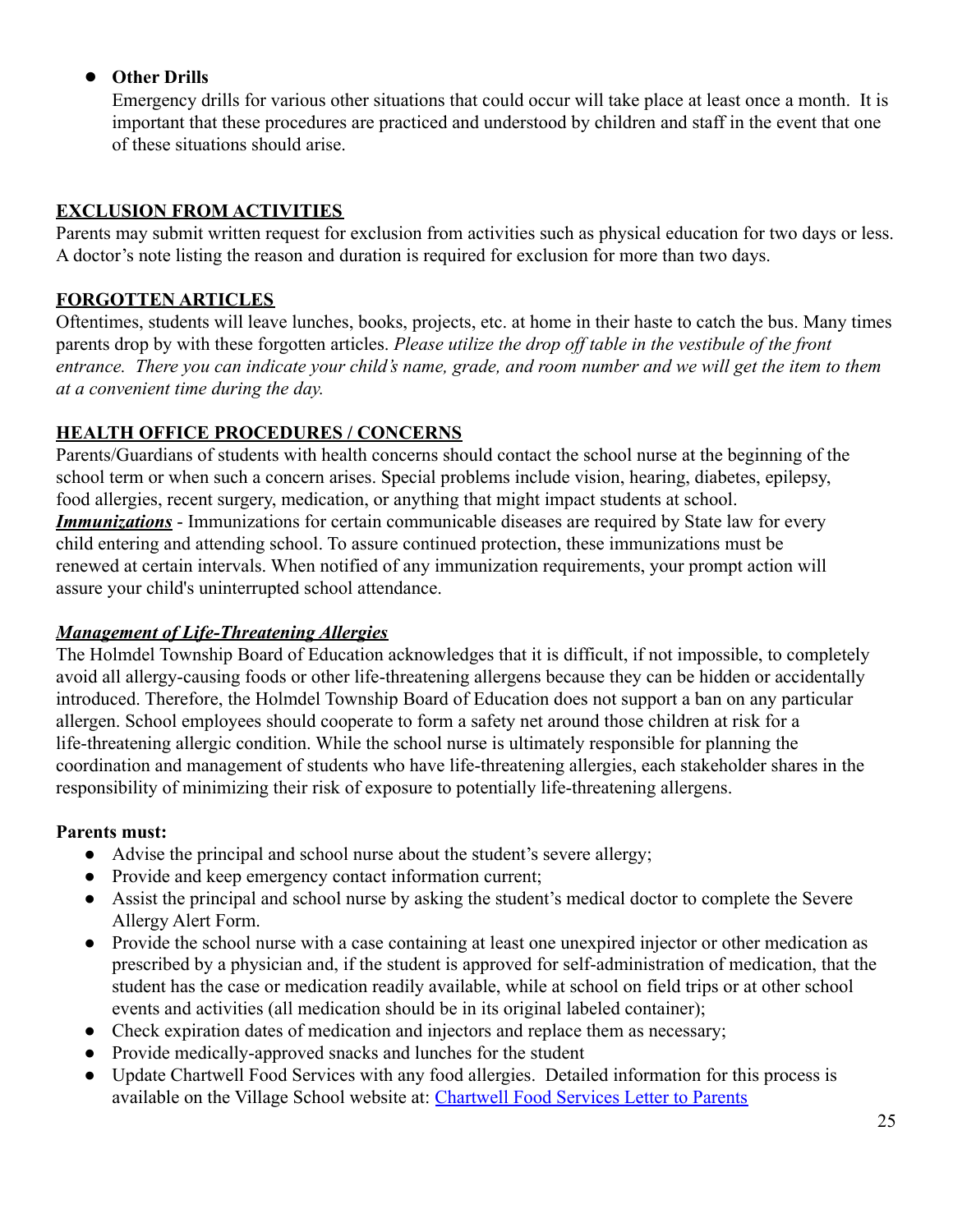#### **Students must:**

- Eat only foods brought from home unless authorized by the parents in writing;
- Wash their hands before eating;
- Learn to recognize symptoms of a severe allergic reaction;
- Promptly inform a teacher or an adult as soon as accidental ingestion or exposure to an allergen occurs or symptoms of a severe allergic reaction appear;
- If the student is approved for the self-administration of medication, keep an injector or medication available at all times.

#### **The School Nurse must:**

- Consult with and advise the parents of the student with severe allergies as well as the school community, of school-specific procedures regarding severe allergies, and administration of medication at school;
- Request and ensure that the parents and primary physician sign the authorization to administer medication;
- Advise all staff members of students who have potentially life-threatening allergies as soon as possible;
- Request the consent of the parent to post the student's picture and the Severe Allergy Alert Form to the teacher's planning book, field trip packet and display student's picture and emergency care plan in the lunchroom;
- Ensure that an Action Allergy Alert Form is developed for each student with severe allergies in cooperation with the parents/guardians, the student's physician and where the nurse deems it necessary, other staff or consultant;
- Ensure that appropriate medication is taken on field trips;
- Follow school policies for reducing risk in classrooms and common areas

#### **The Principal must:**

- Ensure that all members of the school community have appropriate information about severe allergies, including information on allergies, anaphylaxis and safety procedures;
- Advise the school bus driver and aides to recognize the signs of the student's severe allergies;
- With the consent of the parent/guardian, ensure that the classroom teacher and the student's classmates are provided with information on severe allergies in a manner that is appropriate for the age and maturity level of the students. Strategies to reduce teasing and bullying must be incorporated in this information.
- Ensure an emergency response protocol is developed for the school including collection and storage of injectors, education of all parties, procedures to be followed, location of the medication, photographs of students, field trip and lunchroom procedures are readily known;
- Any injectors provided by parents/guardians, and, which are not in the student's possession, are appropriately stored in a secured area of the Nurse's Office; the principal is aware of the location, and has access to these injectors.

#### **The Classroom Teacher(s) must:**

- Assist the school nurse to facilitate communication with other parents/guardians, instructing them to avoid allergenic foods and substances for classroom events;
- Leave information about students with severe allergies in an organized, prominent and accessible format for substitute teachers.
- Consult with parent/guardian of students with allergies to formulate a "safe snack" list for classroom celebrations.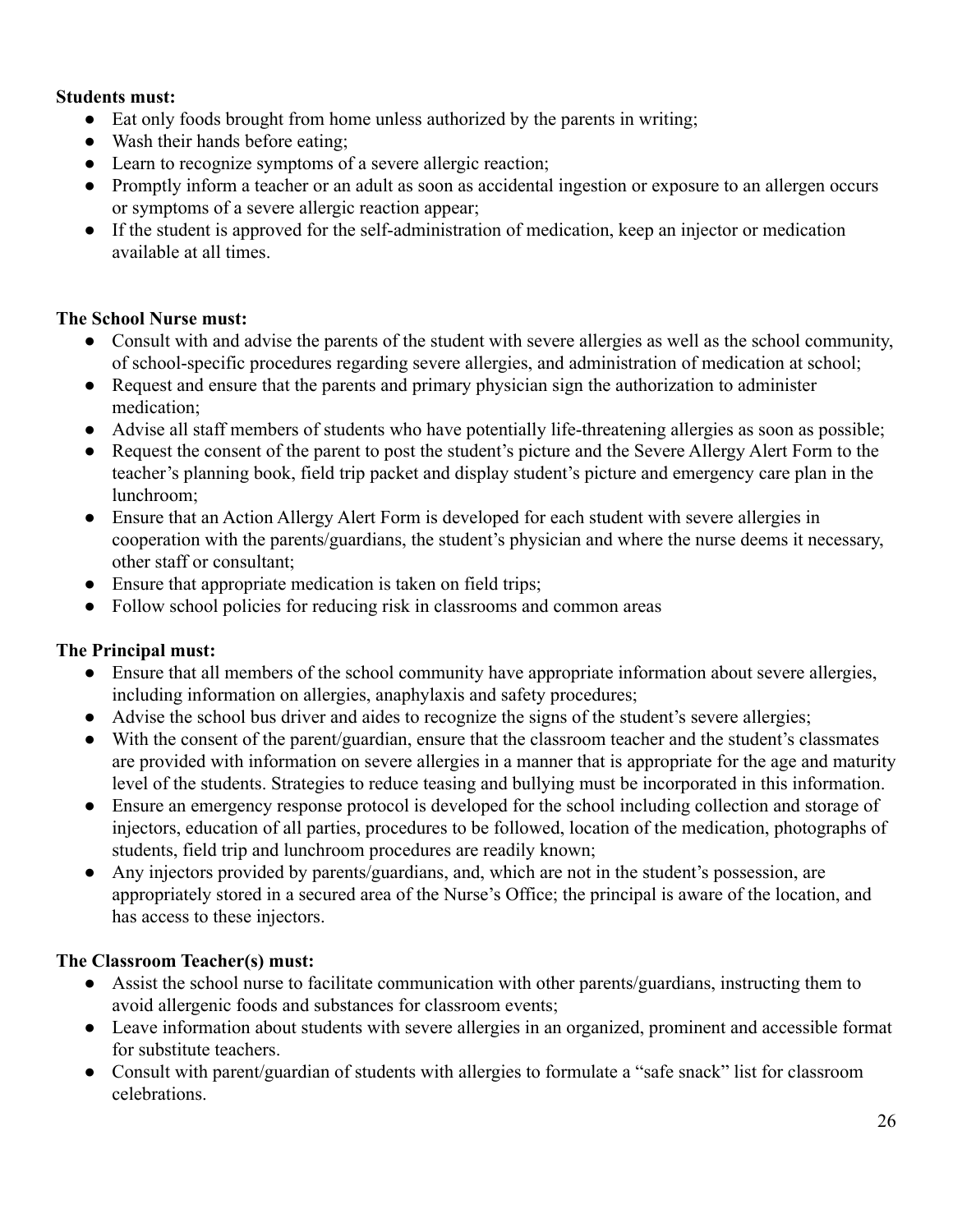#### **The Lunchroom Supervisor must:**

- Know the school's emergency response protocol;
- Encourage students not to share or trade food;
- Encourage the student with severe food allergies to eat only what they bring from home.

#### *For additional information, please refer to policy/regulation #[5331](https://www.straussesmay.com/seportal/Public/DistrictPolicy.aspx?policyid=5331&id=db979825af1b42e381d05b7cebdb5212).*

#### *Medication*

The administration of medication to a pupil during school hours will be permitted only when failure to take such medicine would jeopardize the health of the pupil, or the pupil would not be able to attend school if the medicine were not made available to him/her during school hours. For the purpose of this policy, "medication" shall include all medicines contained with the Physician's Desk Reference for Prescription and Non-Prescription Medication for the particular pupil, including emergency medication in the event of a bee sting, anaphylaxis, etc. No medication will be administered without medical authorization.

For authorized medication:

- 1. A responsible adult must bring the medication to school in the original container from the pharmacy.
- 2. Parent must submit form (obtain from school nurse), complete with signatures of parent and doctor, regarding time, dosage, and purpose of the medication.
- 3. The school physician may review the orders of the private physician and reserves the right to approve any request from the patient's personal physician regarding the administration of medication in the school.

All medications whether prescribed or across the counter shall be administered by the school nurse, the parent/guardian or the pupil himself/herself where the pupil's physician so permits and/or the school nurse is present.

The school nurse shall maintain a record of the name of the pupil to whom medication may be administered, the prescribing physician, the dosage and timing of medication and a notation of each instance of administration.

All medications shall be brought to school by the parent/guardian and shall be picked up at the end of the school year or the end of the period of medication, whichever is earlier; A student may self-administer medication for asthma or other life-threatening illnesses if it has been authorized by the medical provider.

#### *Emergencies*

In cases of medical emergencies, the district will call the nearest ambulance service and will make every effort to immediately contact the parent/guardian in order to facilitate necessary care.

#### *Student Emergency Cards*

Emergency Forms need to be updated on InfoSnap when registering your child and updated yearly. InfoSnap can be accessed through the Parent Portal. Please provide two alternate phone numbers of a local adult who is accessible during school hours. Please also notify the office of any change of address or telephone numbers. These emergency phone numbers may be used by the school nurse or school building administrators, if needed.

#### *For additional information please refer to policy/regulation [#5330](https://www.straussesmay.com/seportal/Public/DistrictPolicy.aspx?policyid=5331&id=db979825af1b42e381d05b7cebdb5212) located on the district's website.*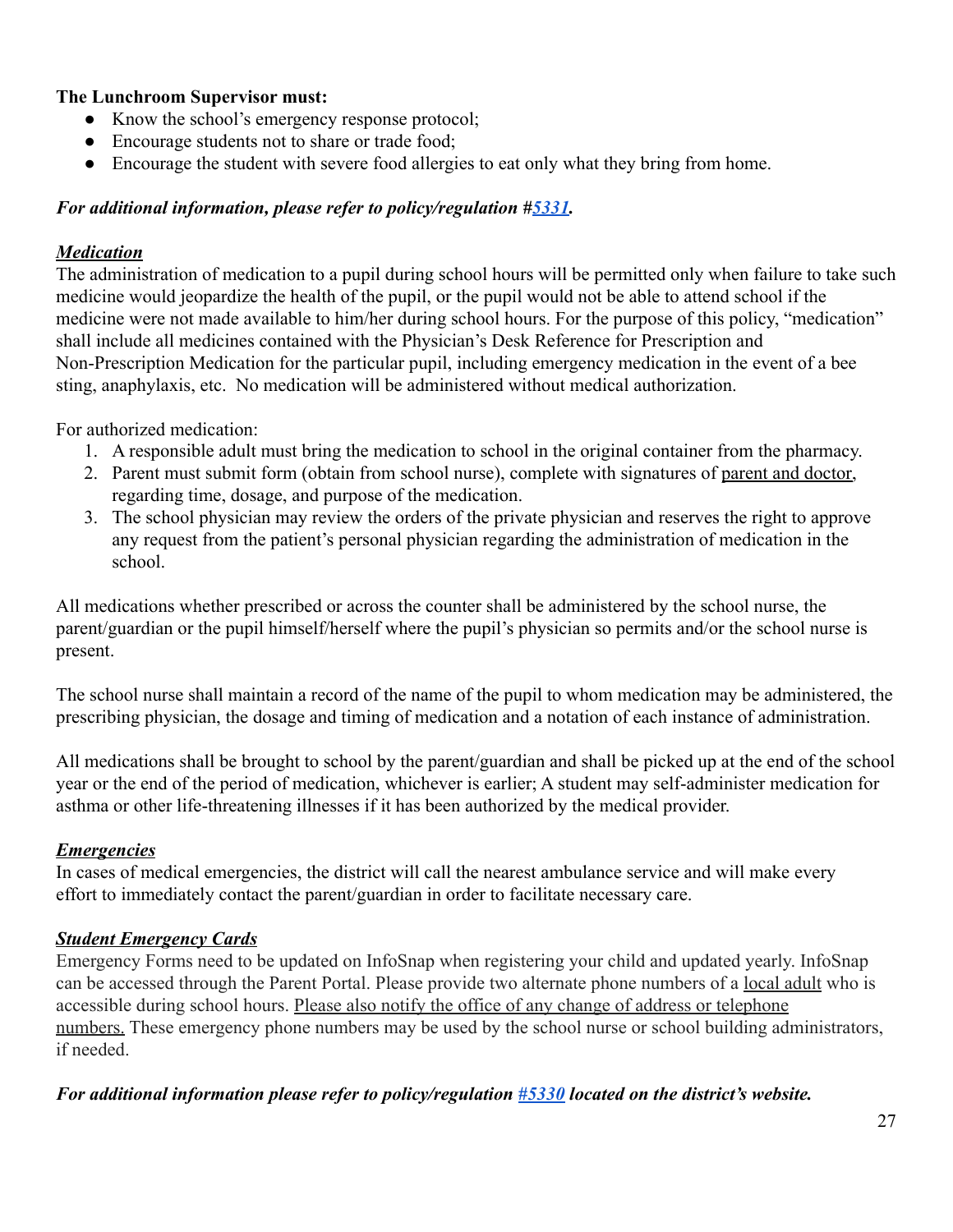#### *Illness*

Your cooperation in helping us to provide a safe and healthy school environment for your child is needed and appreciated. If your child has any of the following symptoms, please do not send him/her to school.

- **Influenza**: Children who have a combination of any flu like symptoms should be kept home 24 hours without any anti-fever medicine. These symptoms include fever, cough (deep croupy cough), sore throat, runny/stuffy nose, body aches, headache, chills, fatigue, diarrhea, and/or vomiting.
- **Fever:** Children cannot be at school with a temperature greater than 100 degrees as this is an indication of illness. Children who have fevers upon awakening in the morning or who may have had a fever during the night should not be sent to school. Children must be fever free (less than 100 degrees) for at least 24 hours without Tylenol, Advil, or any other anti-fever medicine before being sent back to school. If sent home from school with fever the 24 hour rule applies.
- **Diarrhea -** Children are not to come to school if they have diarrhea. The child's physician should be consulted if diarrhea persists. Should diarrhea occur in school, the parent will be notified and requested to pick up their child from school. The child should remain home until there are no further episodes of diarrhea for 24 hours.
- **Vomiting -** Children are not to come to school if they are experiencing vomiting. Whenever a child has the combination of vomiting and diarrhea, a physician should be consulted. The child should remain home for 24 hours without diarrhea or vomiting before returning to school.
- **Conjunctivitis (Pink Eye) -** Sometimes whites of the eyes are red, eyelids are red and irritated, and sometimes the lids and lashes are crusted. This is a common, contagious condition that clears up easily with medication for 24 hours. Students can return to school if eyes have no redness or drainage.
- **Rash/Skin Lesions -** If suspicious rash or lesion is present the child is to be excluded from school until a physician's note allows the student to return or rash/lesion disappears or heals.
- **Impetigo -** Sores, some with crusts or scabs usually on the face around the nose and mouth. The contagious condition requires medication. The child must be cleared by a physician and will require a doctor's note upon return to school.
- **Lice -** In the event the child has head lice, he/she will be sent home from school immediately. It is recommended the pediatrician be consulted. Information on cleansing procedure is available from the School Nurse. Prior to being readmitted to school, the parent is to bring the child to the School Nurse. She will examine to make sure that treatment has been given. Even after treatment, nits (eggs) can remain. The child will be rechecked 7 days after treatment.
- **Ringworm -** Ringworm of the scalp and/or body requires treatment by a physician and requires a doctor's note stating the child is under treatment and may return to school.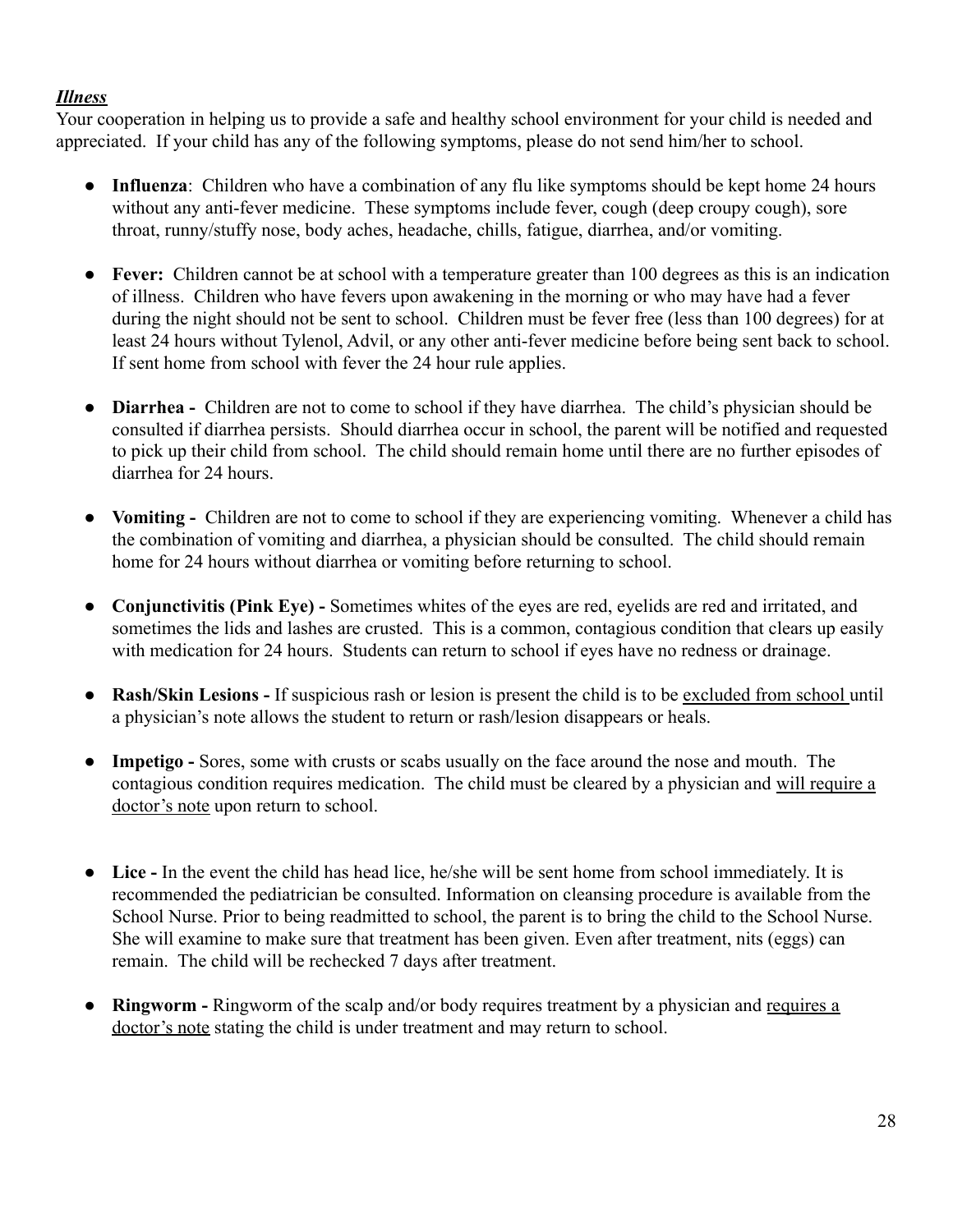- **● Ear/Nose (Purulent) Drainage -** If the discharge is thick, yellow, green, excessive, or uncontrollable the child should remain home. The child will be readmitted to school after receiving clearance from the doctor.
- **● Streptococcal Infection -** Caused by Group A-Beta Hemolytic; Incubation period is 1-3 days and communicability is 10-21 days (untreated). Child can return to school after a minimum of 24 hours after antibiotic therapy and a physician's note.

#### **In the event of any contagious illnesses in your child's class, the parent/guardian will be notified via "kid mail".**

#### *Injury*

• Please provide the Nurse immediately with a doctor's note if your child will have any physical limitations (gym, recess). Once the restrictions are lifted, a doctor's note must be provided stating when your child may return to gym or recess.

#### **HOMEWORK REQUESTS**

**For short-term illnesses, the teacher will provide the student with the missing assignments upon return.** For long-term illnesses or family emergencies, parents should notify the office twenty-four hours in advance of when the work will be picked up.

#### *For additional information please refer to policy/regulation #[2330](https://www.straussesmay.com/seportal/Public/DistrictPolicy.aspx?policyid=2230&id=db979825af1b42e381d05b7cebdb5212) located on the district's website.*

#### **LOST AND FOUND**

The Lost and Found is located outside the office for items other than money and jewelry. Items of value should be picked up in the main office. Items such as unclaimed clothing will be donated two times a year. Please make every effort to locate lost items promptly.

#### **LUNCH & RECESS**

Cafeteria services are provided for students and teachers through our lunch program. Lunches can be purchased on a daily basis. Menus are posted online monthly. Lunch prices are listed on the monthly menu. See the district website for more details pertaining to the school's food service provider: *[Chartwell's Food Services](http://www.holmdelschools.org/food_services/food_services.shtm).* **Please Note: Food is not available for purchase during** *half-days* **or** *delayed openings***. Students must bring their own lunch on these days.**

#### **NUTRITION GUIDELINES**

Food items of limited nutritional value are not allowed to be given out by anyone on school property during the school day. This includes in-school birthday and holiday celebrations. Snack and beverage items must meet the following nutritional guidelines:

- Contains no more than 8 grams of fat per serving, with the exception of nuts and seeds in their natural form.
- Contains no more than 2 grams of saturated fat per serving
- Does not list "sugar" (in any form) as the first ingredient.

Please be vigilant of classrooms designated as "Allergy Alert." Consult the classroom teacher prior to bringing any food items into the classroom. For more information on providing food for birthday parties, please see the Holmdel website for the in-class catering option.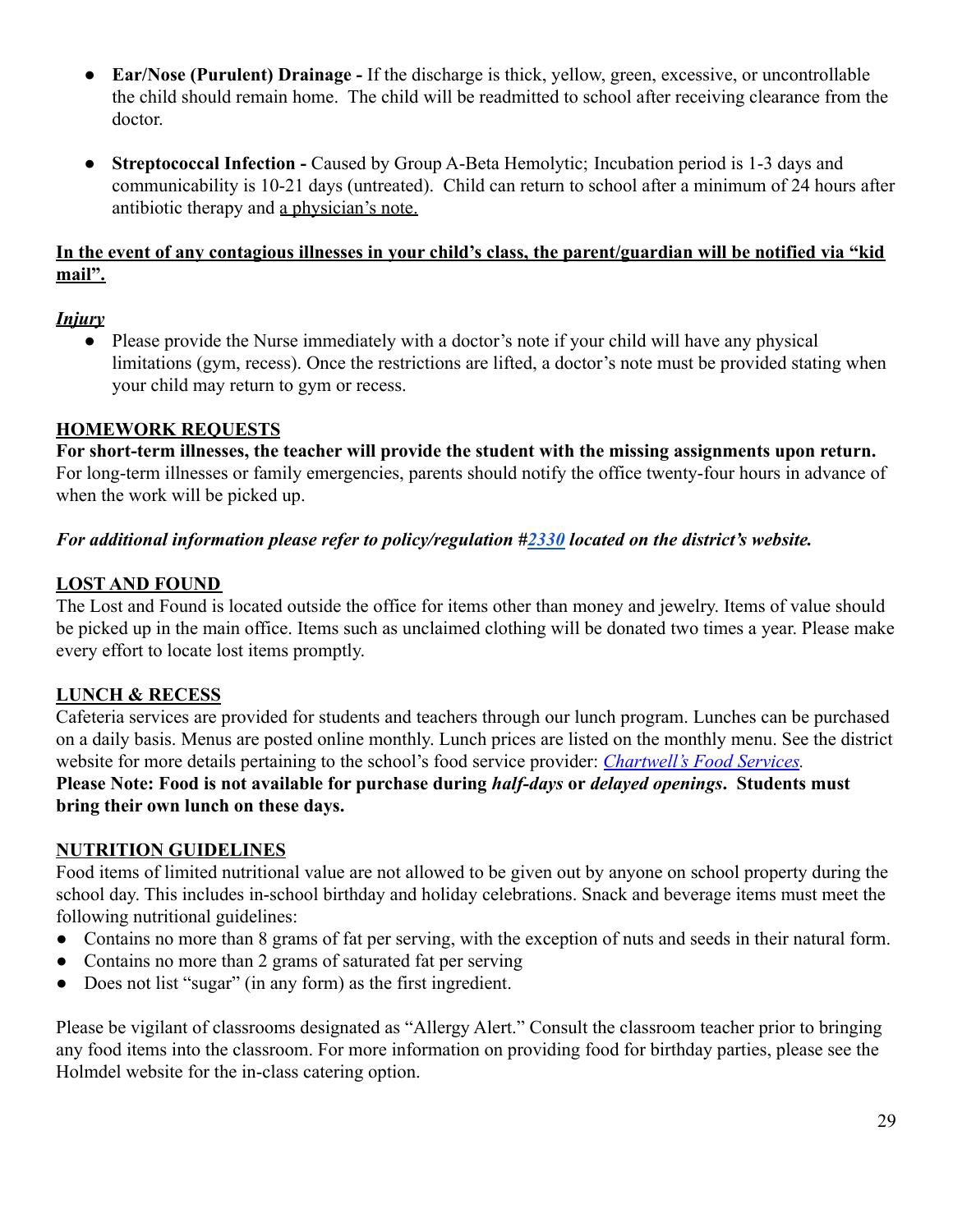#### *For additional information please refer to policy/regulation #[8505](https://www.straussesmay.com/seportal/Public/DistrictPolicy.aspx?policyid=8505&id=db979825af1b42e381d05b7cebdb5212) located on the district's website.*

#### **PARENT-SCHOOLASSOCIATION (PSA)**

The PSA is comprised of volunteer parents, administrators, and teachers. The goal of the PSA is to enrich the academic and social environment of Village School. Membership is open to all teachers, staff, and the parents/guardians of students attending Village School. Dues are \$10.00 per family and meetings are held monthly. Fundraisers and special events for the students are planned and coordinated with the school administrators and teachers. All are encouraged to join and be involved in any way possible. Membership information is sent home with all students.

#### **PERSONAL PROPERTY**

Students must keep all items of value at home. The school cannot assume responsibility for damaged, lost, or stolen items. iPods, DS's, etc. are discouraged from being brought to school or used on the bus.

#### **PRIME TIME PROGRAM**

Village School houses a before-and-after school child care program. For more information on registering your child, please contact the Director, Lara Carducci, at lcarducci@holmdelschools.org. Registration forms are also available online at www.holmdelschools.org and in the Village School main office.

**RELIGIOUS HOLIDAYS** – (see approved district calendar: [www.holmdelschools.org\)](https://www.holmdelschools.org/calendar)

**REPORT CARDS:** Report cards will be issued as follows:

| <b>Quarter</b> | <b>Marking Period Ends</b> | <b>Report Cards Go Home</b> |
|----------------|----------------------------|-----------------------------|
|                | November $19th$            | December 1st                |
|                | February 3rd               | February 11th               |
| $\mathbf{R}$   | April 13th                 | April 21st                  |
|                | June 23rd                  | June 30th                   |

#### **SUICIDE PREVENTION**

The Board of Education recognizes that depression and self-destruction are problems of increasing severity among children and adolescents. A pupil under severe stress cannot benefit fully from the educational program and may pose a threat to himself or herself or others. School personnel will be alert to the pupil who exhibits behavioral warning signs of potential self-destruction or who threatens or attempts suicide. Any such signs, or the report of such signs from another pupil or staff member, will be taken with the utmost seriousness and will be reported immediately to the Building Principal, who shall notify the pupil's parent(s) or legal guardian(s) and other professional staff members in accordance with administrative regulations. Additionally, teaching staff members will receive training in suicide prevention, provided by a licensed healthcare professional with experience in mental health issues, in each professional development period. The instruction in suicide prevention shall include information on the relationship between the risk of suicide and incidents of harassment, intimidation, and bullying and information on reducing the risk of suicide in pupils who are members of communities identified as having members at high risk of suicide.

*For addl. info, please refer to policy/reg. # [5350.](https://www.straussesmay.com/seportal/Public/DistrictPolicy.aspx?policyid=5350&id=db979825af1b42e381d05b7cebdb5212)*